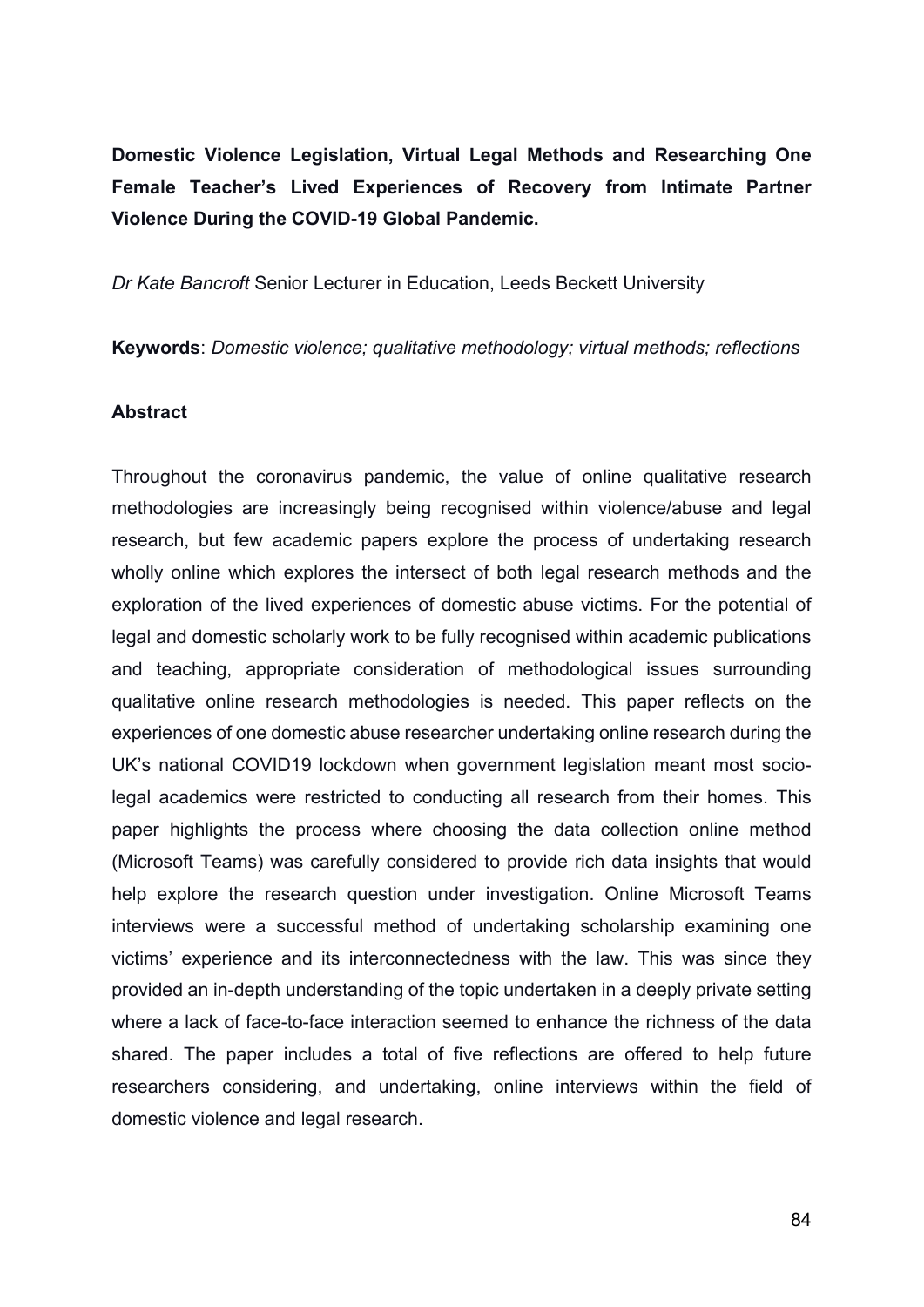## **1. Introduction and the impact of COVID19 on legal and domestic violence research**

The COVID19 worldwide pandemic and subsequent government enforced national lockdowns have led to increased cases of domestic violence against women, and this has been described as a crisis within a crisis (Kumar, 2020; United Nations, 2020). The purpose of this paper is to systematically reflect on the methodology employed for one research project which explored a single participant case study and their experience as a victim positioned within the legal domain of criminal law. The project specifically looked at one female victim's experiences of domestic violence which is an issue of paramount importance during this unprecedented global period in time. This paper considers some of the benefits, boundaries and restrictions of the online methodology adopted to explore legal concepts pertaining to interpersonal violence. This included intersecting criminal offences relating to domestic abuse, for example, the Sexual Offences Act 2003 and Serious Crime Act 2015, and the experiences of researching this topic during the COVID-19 pandemic. These reflections may help socio-legal scholars in the future post-pandemic world who are considering alternative approaches to face-to-face data collection.

Domestic abuse studies which explore the lived experiences of victims of abuse and the law have historically focussed on understanding the nature of the execution of intimate partner violence, sequences of abuse led by perpetrators, and the experiences of unintended victims of domestic abuse. An example of one focus is researchers exploring the trauma domestic violence inflicts upon children who are forced to live in violent homes (Downes and others, 2014). More recent studies have concentrated instead on early interventions and the full continuum of victim services, such as police officers' processes and opinions on gender-based crimes (Bhavsar and others, 2021; Carrillo, 2021). Seeking information from the experiences of survivors going through court themselves is vitally important. Heywood and others' (2019) work highlight how there is much scholarship exploring how women survive trauma but significantly less on what happens afterwards. The original research project aimed to make an original contribution through exploring one woman's experiences of the longterm process of life after abuse when pursuing justice through the Crown Prosecution Service in court. An autobiographical narrative research approach was used to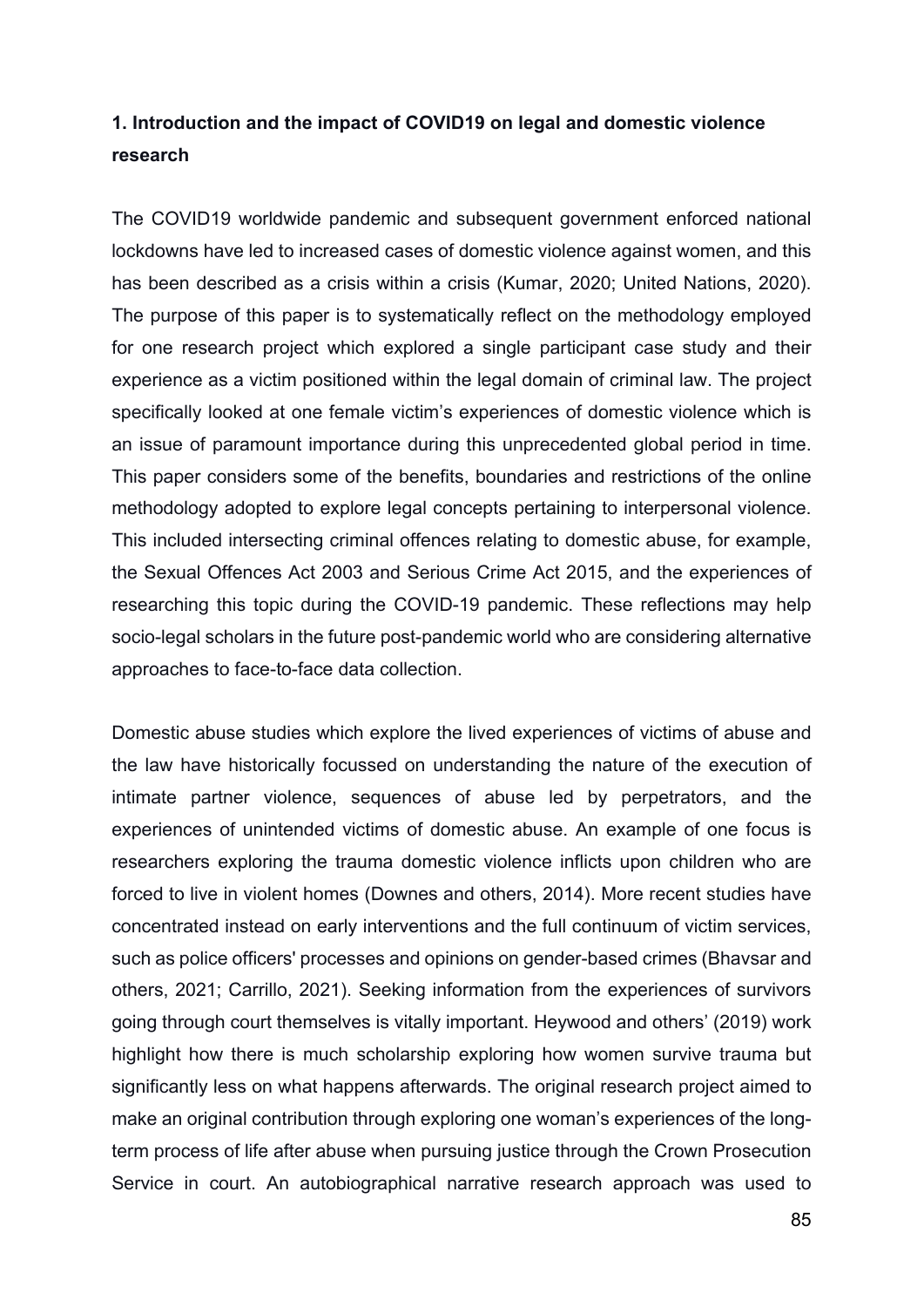understand the survivor's actions and how these related to the social context in which they occurred.

Methodologically, this kind of research requires very careful ethical consideration since poorly designed research has the potential to put individuals (primarily women) who are in violent relationships at considerable risk. Specific risks include compromising the safety of participants, for example, through protecting anonymity since moments of carelessness or error pertaining to confidentiality could lead to violent assaults from perpetrators, and/or also serious dangers may arise from perpetrators hearing/seeing their victims taking part in the research. Ensuring the interview process is conducted in a way that affirmatively questions the victim is also important, and that the research is executed without the threat of causing more grief or perpetuating further trauma. There was a risk that investigating this topic with the survivor may adversely affect her, as highlighted in Dunn's (2007) work on revictimisation. Furthermore, there is a need for victims to be protected from the further victimisation (see Mawby, 1998) which could have occurred had she been approached for the research project and agreed to it whilst she was still living in a dangerous context. To counteract this, careful steps were taken to ensure she was sufficiently recovered and safe before beginning the research with her. It is generally thought that progressing with domestic violence research, despite these existing risks, is reasonable if the research has the potential to offer evidence-based conclusions on the victim's experiences, especially when pursuing justice through the courts, since the research of this kind can increase knowledge and awareness of the issue and understanding of, and advance services for, victims of interpersonal violence (Ellsberg and Heise, 2002).

Furthermore, methodological challenges often make domestic abuse research problematic, but research findings are necessary to aid the deterrence of abuse and aid the healing process following abuse, which can help improve outcomes for survivors (Bender, 2016). Additionally, many women are open to discussing their experiences of life after domestic abuse to highlight to other victims how healing is possible, and survivors can thrive and 'reclaim' themselves or reconstruct a new identity, re-take up new hobbies and help fill the void of silence that exists of victims sharing their own experiences (Heywood and others, 2019).

86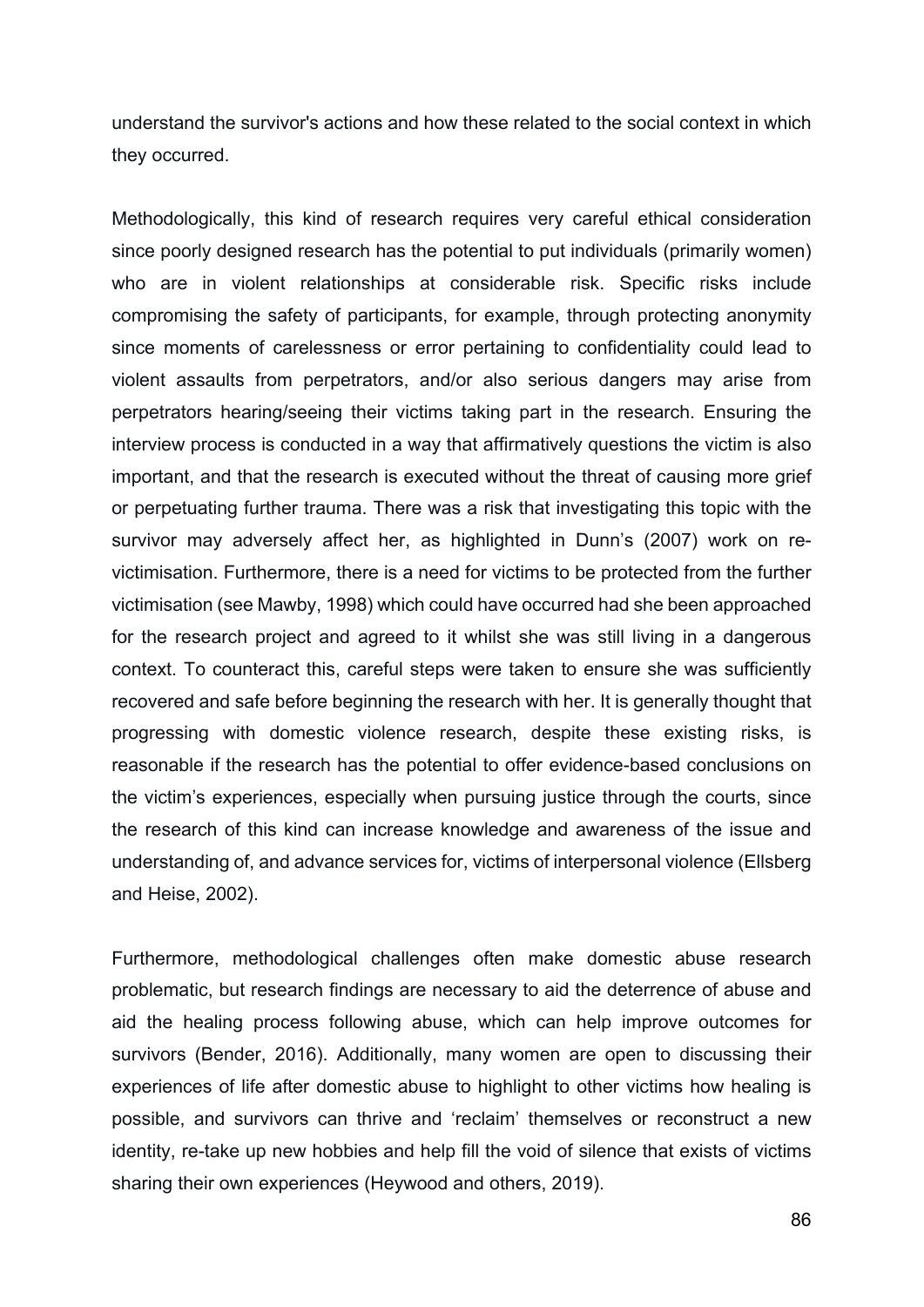To try to counteract the ethical and methodological concerns about such sensitive research experienced domestic violence researchers have created guidance for researchers. One example of this is through encouraging researchers to view the participant as an active stakeholder in the study, who could help collaboratively work alongside the researcher to deliver social change via participation in the project, and not be seen as a hapless victim; guidance from these experienced scholars in the field was followed, and this approach to ethical considerations is called the Positive Empowerment approach (Downes, Kelly & Westmarland, 2014), and was adopted for this original research. Many of the principles of the World Health Organisation's (2016) recommendations for research on violence against women were followed to ensure the participant was put first. Examples of this included ensuring the research was methodologically sound and that it would help build on the current evidence base of interventions.

Combining sociological sensitive research topics like interpersonal violence with legal research scholarship can be challenging. This is since the research must combine the 'messy' and emotional lived experiences of domestic abuse victims living through the reality of the law. This is investigated through empirical means, alongside intersecting the topic academically with the formal legal doctrine which exists as its own normative, rigid discipline. There are often two contrasting methodological approaches to each discipline. For example, Kelsen (1990) argued that descriptive disciplines, such as social sciences, look for causal relations whereas legal research often uses 'imputation' as a method – meaning deciding there is a presence of some kind of responsibility from one person and/or a violation of it. This obligation stems from the legal system. As a result of this, intersecting one person's interpreted lived experience if approaching the research from a constructivist, critical paradigm, with legal research and its focus on direct interpretations of formal legislation, statutory texts and general principles of law, can therefore create a complicated and messy process.

To add to this already challenging research context, this research project was undertaken during the COVID19 pandemic, which led to unprecedented disruption and uncertainty around academic scholarly work (Wigginton and others, 2020). Researchers were forced to respond quickly and work under circumstances of widespread insecurity (Kligler-Vilenchik and others, 2020). To ensure the protection of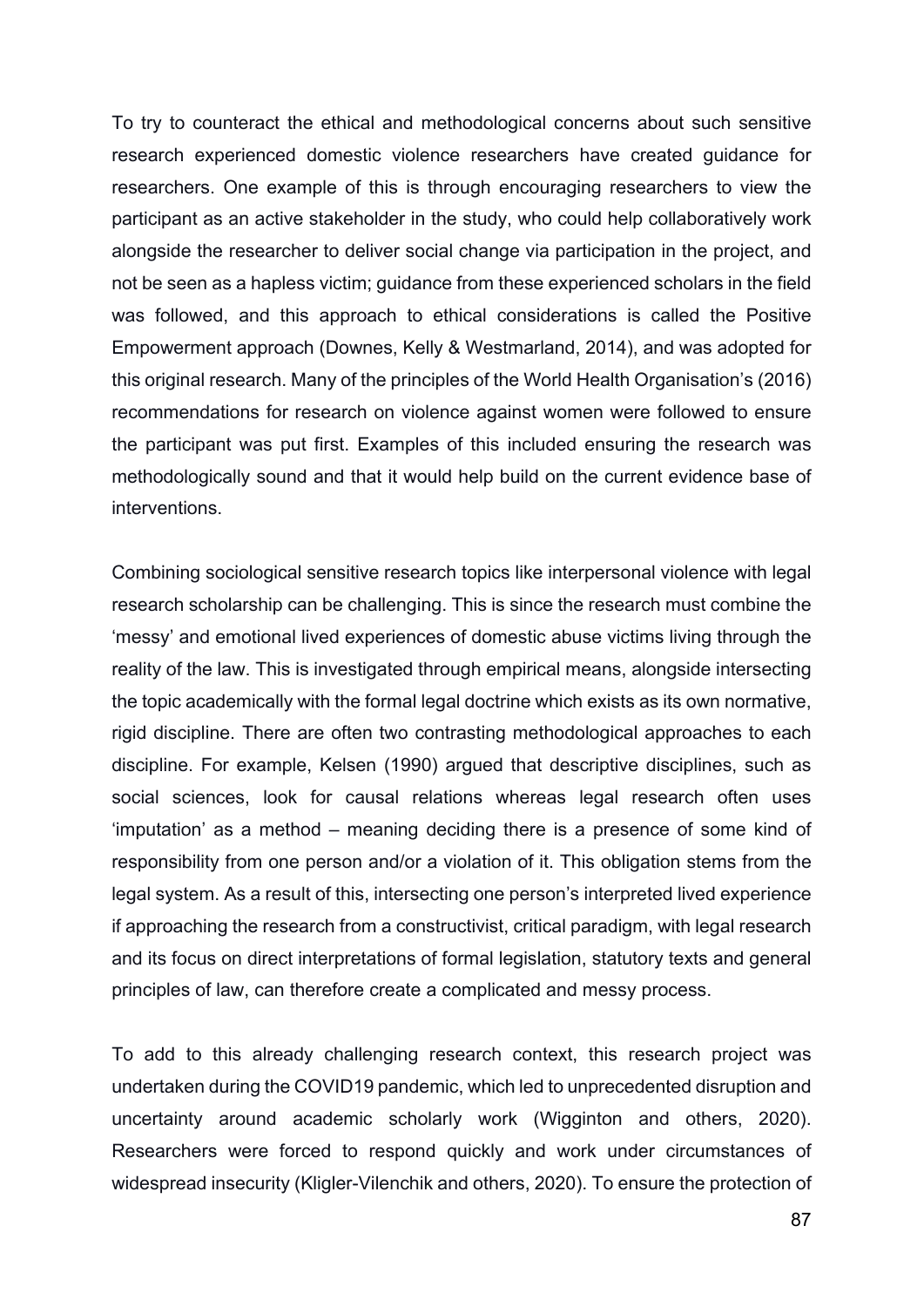the health of all community members, in March 2020, many universities hastily revolved around online delivery of teaching with significant amounts of face-to-face sociological research temporarily stopping. This impact created significant challenges to the academic research community but provided new research innovation opportunities through the immediate changeover in teaching and research delivery that the coronavirus pandemic initiated. It provided a break to rethink digital challenge as a bright, new, and useful prospect that had the potential to aid research communication, clarity, and overall quality (Morrealle, Thorpe & Westwick, 2020).

To highlight the experiences of researching within this new and deeply challenging context, the aims of this paper are to:

- 1. Outline the methodological research process of a socio-legal scholar exploring domestic abuse laws in context through an empirical investigation.
- 2. Explore one researcher's first-time use of online qualitative research methodology via Microsoft Teams and offer five reflections to inform future researchers considering, and undertaking, online interviews within the field of domestic violence and legal research.

### **2. Online research methods**

For over 20 years use of the internet as a tool for collecting primary research data has been discussed as highly effective (Hewson & Steward, 2016; Schleyer & Forrest, 2000). Many different methodological approaches can be adopted for online research. Some include undertaking focus groups via web-based video conferencing programmes, for example, Zoom (Greenspan and others, 2020), effective and rapid digital communication via Microsoft Teams (Henderson and others, 2020) and online surveys via platforms like Survey Monkey (Jain and others, 2020). Despite this, there are still very few research papers on the process of conducting research online, especially research that intersects domestic violence and legal scholarship. As a result of this topic void, adapting a research project that was previously planned to be faceto-face to recreate the approach via online means was difficult since there were few resources to explore for direction and clarification. No current published papers are reflecting on data collection for studies exploring the law and domestic abuse when collected entirely via online methods. Despite this void of literature, it was clear from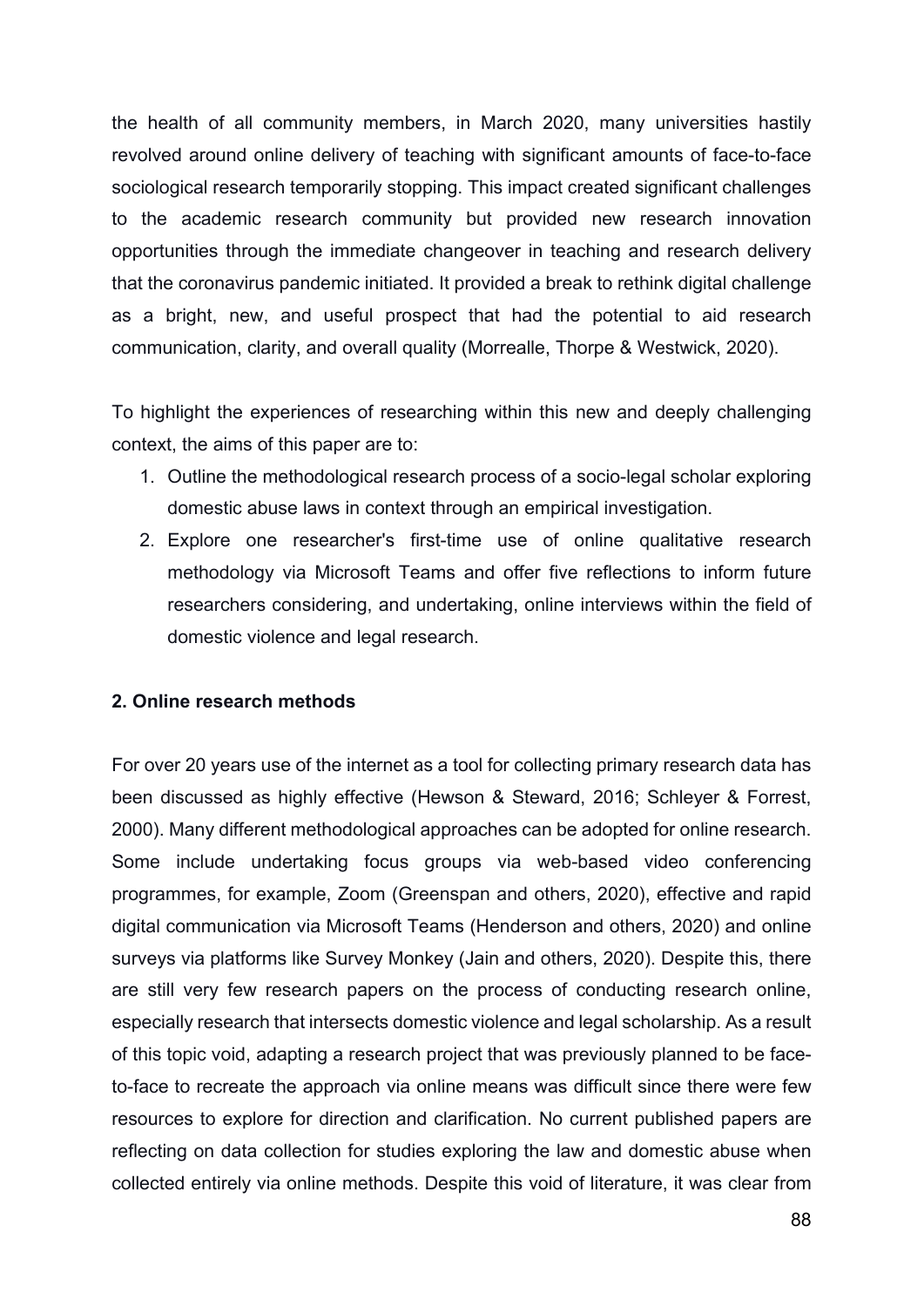other disciplines, such as scholars researching counselling, that online methods can be a positive experience as a tool for data collection methods. Granello and Wheton (2011) argued online approaches to data collection include the following specific strengths: (1) reduced time (since there is often no travel time required if the researcher has a computer and internet at home); (2) cost-effectiveness (with no printing or travelling costs); and (3) it is easier to store data (since data is often automatically uploaded from internet software to an online storage cloud).

Despite these positives, technology-orientated data collection methods have also been criticised for the certain 'trade-offs' that these approaches can acquire. This may include related sustainability issues in the quest to secure faster, better computer devices, since many end up in landfills, severely damaging the earth and water, but, despite this, new devices continue to be purchased because of computer users knowing how with older devices can come increased user errors and decreased user satisfaction (Lazar and others, 2017).

Furthermore, as online research methods require electricity to work, there are also energy usage matters which can make usage costly both financially to the researcher but also costly regarding the impact it can have on the environment (Chetty and others, 2009), but it is important to note that this point could be counteracted by how online data collection methods have significantly less of a carbon footprint size than travelling to physically visit another person, in another town or city, for example. Other scholars have highlighted other weaknesses such as the increased online security risks where there is the danger of online surveillance from other people or other organisations when using the internet (Rainie and others, 2013). Furthermore, there is also the risk of online victimisation through cybercrime hacking when using computers (Wilsem, 2013). For example, throughout the COVID19 pandemic there were a significant number of 'zoombombings', a term which refers to aggressors join meetings to try and disrupt them and harass meeting participants (Brown, 2020). However, 'zoombombers' mostly targeted academic lectures during this period, but some scholarship noted that meetings happening in real-time were specifically targeted (Ling, 2020), and so this risk was present for this study.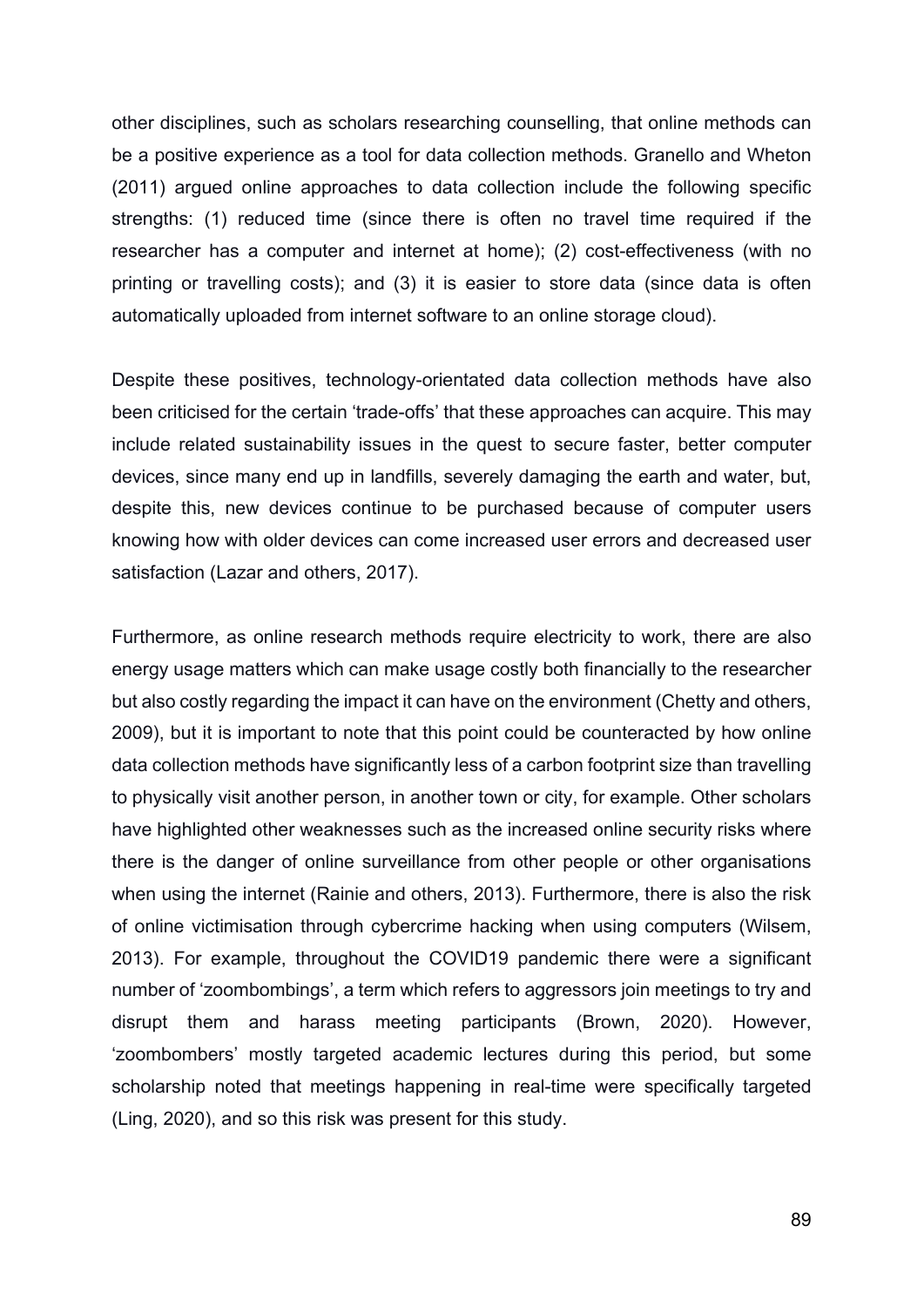Another problem associated with online data collection methods is the negative impact technology can have on researcher's mental health. This is also particularly important to the nature of this study since research on domestic violence, which is already a sensitive and emotionally distressing topic, where it is difficult for the researcher to not have an emotional reaction to what is being heard which can lead to a harmful impact on the researcher's mental wellbeing (Sikes & Hall, 2020). During the COVID19 worldwide pandemic, academic papers about the impact of social distancing and selfisolation as a burden to the population were written, exploring the psychosocial strain on the mental, physical, and behavioural costs of home confinement (Ammar and others, 2021; González-Sanguino and others, 2020), whilst the authors also recognised that these were required, and important interventions, needed to save lives. Furthermore, the nuanced blurring of work-life balance meant there was a lack of clear transition between work and leisure and therefore researchers drifted into working longer hours which can be associated with several mental health problems like depression and anxiety (Ganster and others, 2018). These studies highlight that there can be several mental health issues and unwanted side effects when undertaking online research methods since a heavy reliance on technology and the nuanced blurring of work-life balance appeared to be a requirement or by-product of online research work during the pandemic.

Next, it is important to consider other contemporary work on online research methods undertaken during the COVID19 pandemic. For instance Greenspan & others (2021) explored the experiences of undertaking focus groups via Zoom and it highlighted the risk of distractions and how these can disrupt the flow of conversation. These may include noises from outside the online meeting room, screen freezes, and other sound issues. These were also mentioned in other studies (Kite & Phongsavan, 2017; Tuttas, 2015). There was the risk of this happening and this is discussed later in the 'reflections' section of this paper. However, another study where 300 online and inperson interviews were analysed and demonstrated that there was little difference to some aspects of online interviews, such as the 'time spent interviewing, in minutes, subjective interviewer ratings and substantive coding', when comparing against inperson interviews (Johnson and others, 2019, p.1).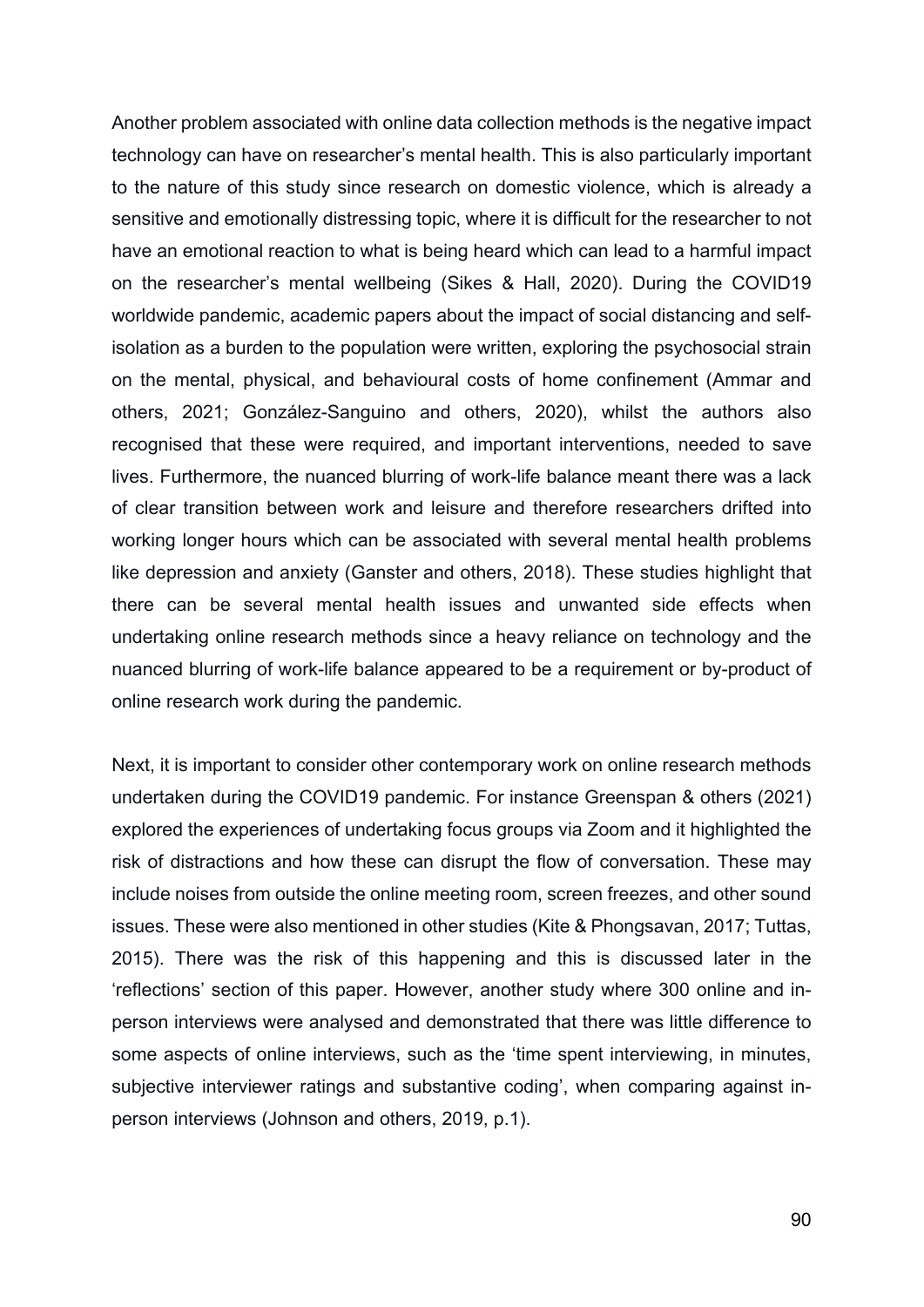One final issue with ongoing online research is the risk of repetitive strain injuries which was highlighted as a serious issue for computer-based researchers during the COVID19 national lockdowns (Shariat and others, 2020). The Coronavirus Act 2020 was created as an extension of existing statutory powers, and this led to some tough restrictions (Pugh, 2020). This included limitations on physically exercising outside of a person's home, for example, limiting exercise outside of the home to one hour per day for an extended period of national lockdown from March to May 2020. This was something that the UK police appeared to use extreme measures to monitor, for example, during March 2020 Derbyshire Police used drone cameras to track and monitor individuals who they thought had travelled beyond thirty minutes of their house to exercise in the countryside (Pidd and Dodd, 2020). As a result of this, many individuals worked for long periods on computers, without leaving their homes, which led to musco-skeletal problems such as repetitive strain injury (RSI) and computer vision syndrome (CVS) and in one study of 255 participants, 69% of the study population confirmed they had CVS and 21.6% RSI because of the pandemic workingat-home (Kumari and others, 2021). The overuse of computers for research has the impact to take its toll on a researcher's body and this is another 'trade-off' in the transition from face-to-face interviews to wholly online interviews but the national travel restrictions, and those other restrictions pertaining to meeting other people face-toface meant there was no other choice but to undertake this research via internet methods if it was to progress promptly.

### **3. The online research process**

The original research project, which this paper is reflecting upon, was a systematic analysis of one victim's account and experiences of working-full time as a teacher whilst the Crown Prosecution Service lawyers proceeded with her domestic abuse case in court. It discussed the challenges this brought about, such as needing time off without wanting to share why, guilt from leaving the classroom and children to attend court, balancing motherhood with work and recovery from trauma. Inductive reasoning was used as an analysis tool to make generalised conclusions about the topics that help and hinder teachers who are victims of abuse and still working, and these are based on this victim and participant's scenario.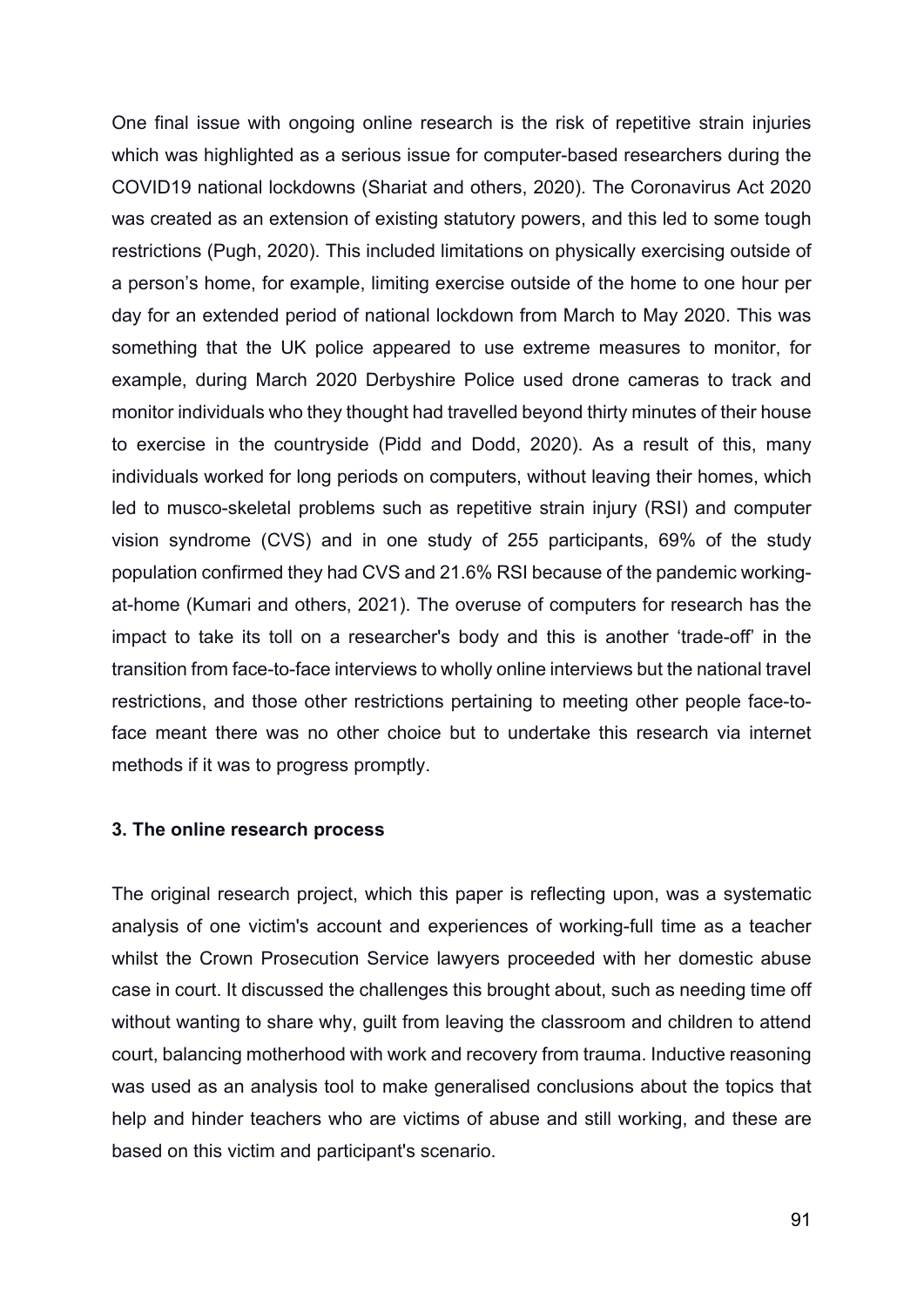Due to the many complexities already discussed earlier in this paper, and due to the highly sensitive nature of the topic, the research design was very carefully considered and used as a strategic scaffold that, when put into action, would function as a connection between my research aims and the delivery of the research project (Durrheim, 2006). Purposive sampling was used as a means of informant selection since it is an approach extensively used for qualitative data purposes as a method of identifying and selecting detail-rich cases related to the subject of interest (Palinkas and others, 2015). Patton (2002) argued that the purpose of purposive sampling is to select issues where participants will have lots of information to share. Therefore, the data collected would illuminate the questions under study. Purposive sampling is sometimes contested as biased (Guarte and Barrios, 2006), but it could be argued that all individual knowledge and experiences, as spoken via verbal explanations, are biased. This is since all individuals view their lives and those around them, via frameworks of reference that arise due to their attributes and life trajectories are located in specific social contexts that create differing experiences (Denzin and Lincoln, 1994).

After deciding on purposive sampling, considering the characteristics needed to capture the richness of the experience with sufficient detail was needed. After careful consideration, a criterion of features the participant needed was created. As a participant, they needed to be fluent in English, a qualified teacher (or had been employed as one) in England and be a person with domestic violence experience. They also needed to be available, open, and willing to participate (Bernard, 2002). Very importantly, it was required that the person was out of the dangerous domestic abuse situation now since there would be many safeguarding and ethical concerns that might occur if someone had been selected was still living in a dangerous home context, as mentioned above.

Some potential participants could have been approached, as they were already known to the researcher through community activism work and existing friendships. It has been argued that already having an emotional connection with participants can offer a powerful resource for explorations as opposed to presenting methodological issues (Hoffman, 2007). One such example could be through a friendship. However, since the story was examining almost two-thirds of one participant's life, the scholarship of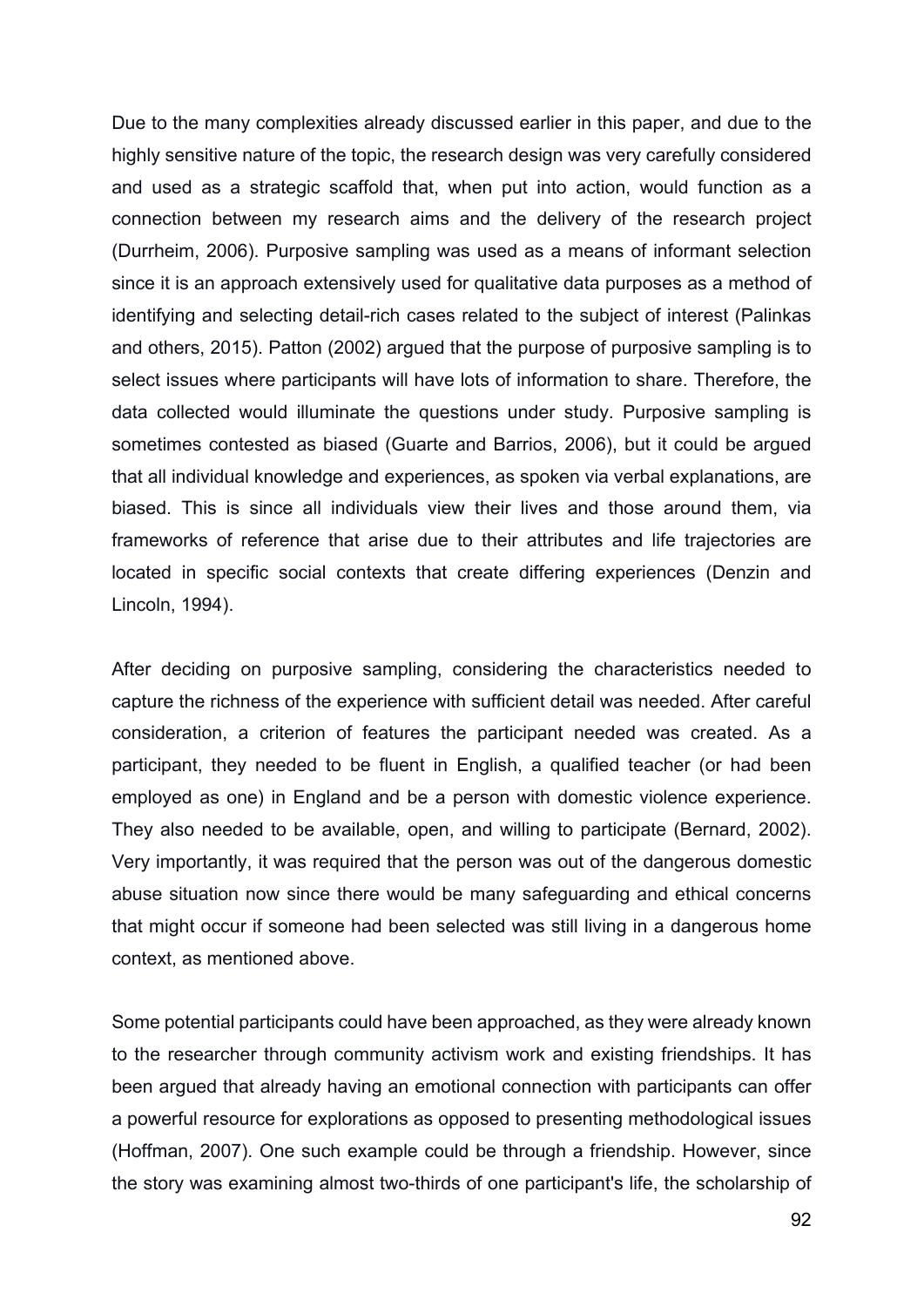leading life history researchers Goodson and others (2016) was drawn upon. They argue it is better not to undertake life history research with colleagues, friends, acquaintances, or relatives. When this is the case, participants can be cautious about what they reveal when the study solicits information of a personal nature. Because of this, it was preferable that there was no prior relationship with the participant or have any kind of personal connection with them. A 'call for research' online social media post was posted on Twitter with these details included, and the participant responded to that post via email. Only one participant came forward and therefore no other potential participants were rejected. This may be due to teacher stress and workload issues during the pandemic, as had been an issue in other qualitative studies during the COVID19 pandemic (Zhu and Liu, 2020), but it is impossible to know with absolute certainty as to why this occurred.

Before organising the interview, ensuring all ethical paperwork was in place was an essential requirement. As already discussed, ethical approval is a vital part of the research process to ensure participants are treated fairly, sensitively and with dignity. Full ethical approval was granted by the ethics board at Leeds Beckett University in Summer 2020. British Educational Research Association (BERA, 2021) guidelines were followed since much of the discussion pertained to her lived experience of trauma as a teacher and with her own family, which included young children. Due to the nature of the topic, the discussion could be highly distressing or uncomfortable for the participant. In light of this, clear information was given on the information sheet of relevant supportive organisations to help her if she felt she needed access to further support following the interview. Informed consent was sought via an information letter and consent form to ensure it was explicitly clear what the research process would entail.

The interview was scheduled via a series of emails and organised via Microsoft Teams. The interview was recorded via its 'record meeting' feature. The meeting recording was securely stored on the researcher's university One Drive account and the Data Protection Act was followed at all times. For access to these files, an individual needed the required password and then two-factor authentication which helped it remain highly secure. Once the interviews were transcribed, the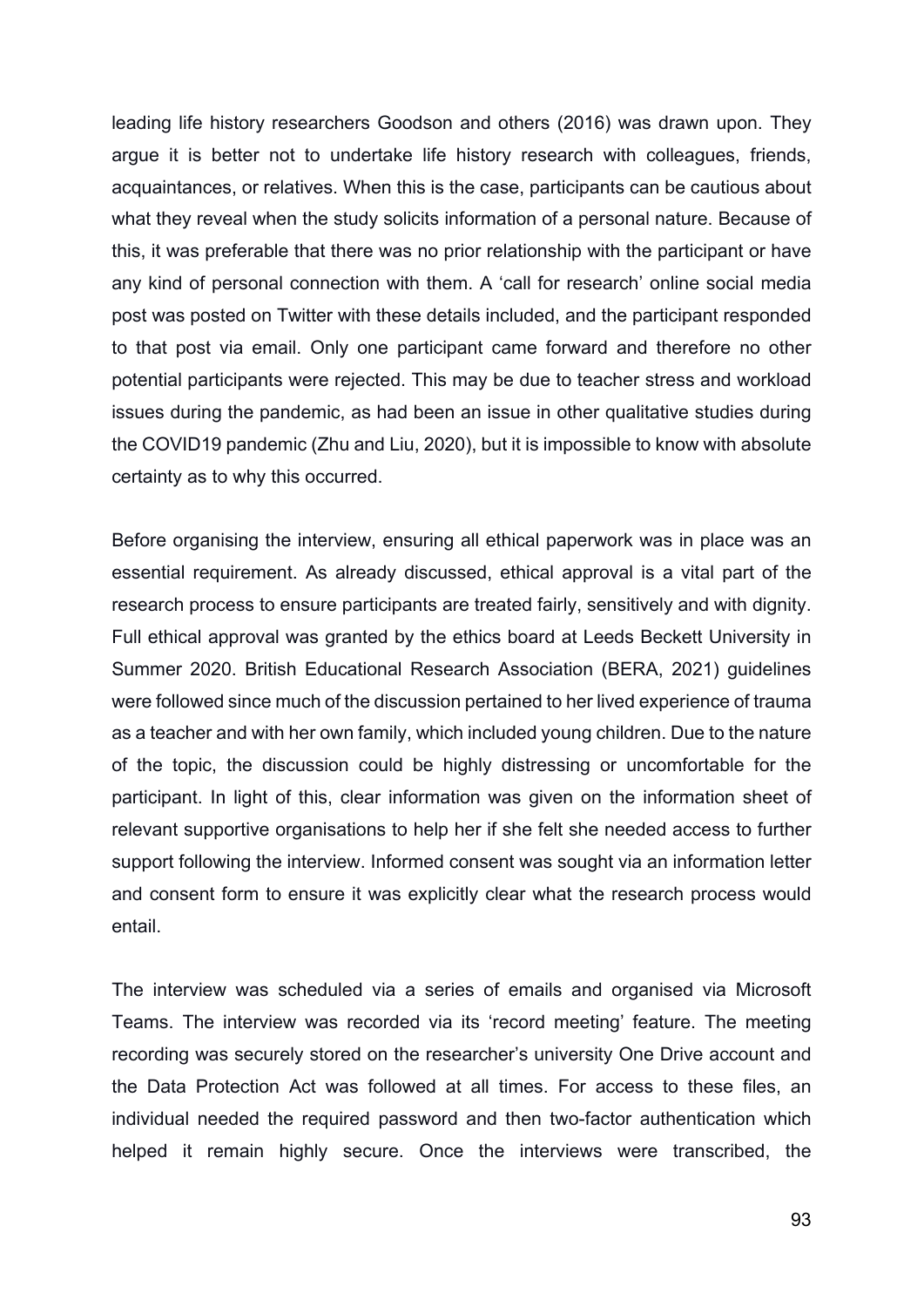transcriptions were also held in this account which is a typical method for qualitative researchers since OneDrive is considered well-protected (Torres and others, 2016).

Since anonymity for participants is a fundamental part of ethical scholarship (Grinyer, 2002), to protect the identities of all involved or mentioned, all names and locations in the narrative were allocated pseudonyms to ensure all identities would not be disclosed, aligning with accepted ethical practice (Grbich, 1999). The audio data was permanently deleted following transcription. The transcripts and emails were deleted from OneDrive (Microsoft Corporation, 2020) account immediately after the article was written up, as is in line with the university's Research Ethics Policy. As is the case with all socio-legal research, but is even more critical because of the sensitive and emotionally charged nature of this topic, maintaining the participant's confidentiality (and other people mentioned in the narrative) whilst still accurately presenting a rich, detailed account of her experiences was hugely important, as per most case study research (Kaiser, 2009). It was particularly imperative as the study potentially put at risk the unnecessary outing of the participant should the carefully constructed plans for complete confidentiality not be carefully and successfully executed.

This was also particularly significant given the research was a single-participant case study covering significant parts of the life of one person as my qualitative research method. Therefore, the narrative would contain a considerable amount of material about one person's past and present lived experiences (Goodson, 2001), which may have made her identifiable. Consequently, maintaining the highest ethical principles throughout my project, whilst detailing her and her families highly private accounts and memories regarding their lives, was carefully considered and planned for before the data collection began.

There were other methodological considerations specific to this project being a singleparticipant case study, such as generalisability issues. Therefore, it is important to state that the findings are limited as a result of this and academics who adopt a positivist paradigm may take issue with the size of the sample and therefore the reliability of the conclusions reached based on one participant's experiences, but it could be argued that the study still makes a useful contribution and insight into one survivor's experiences, despite this limitation.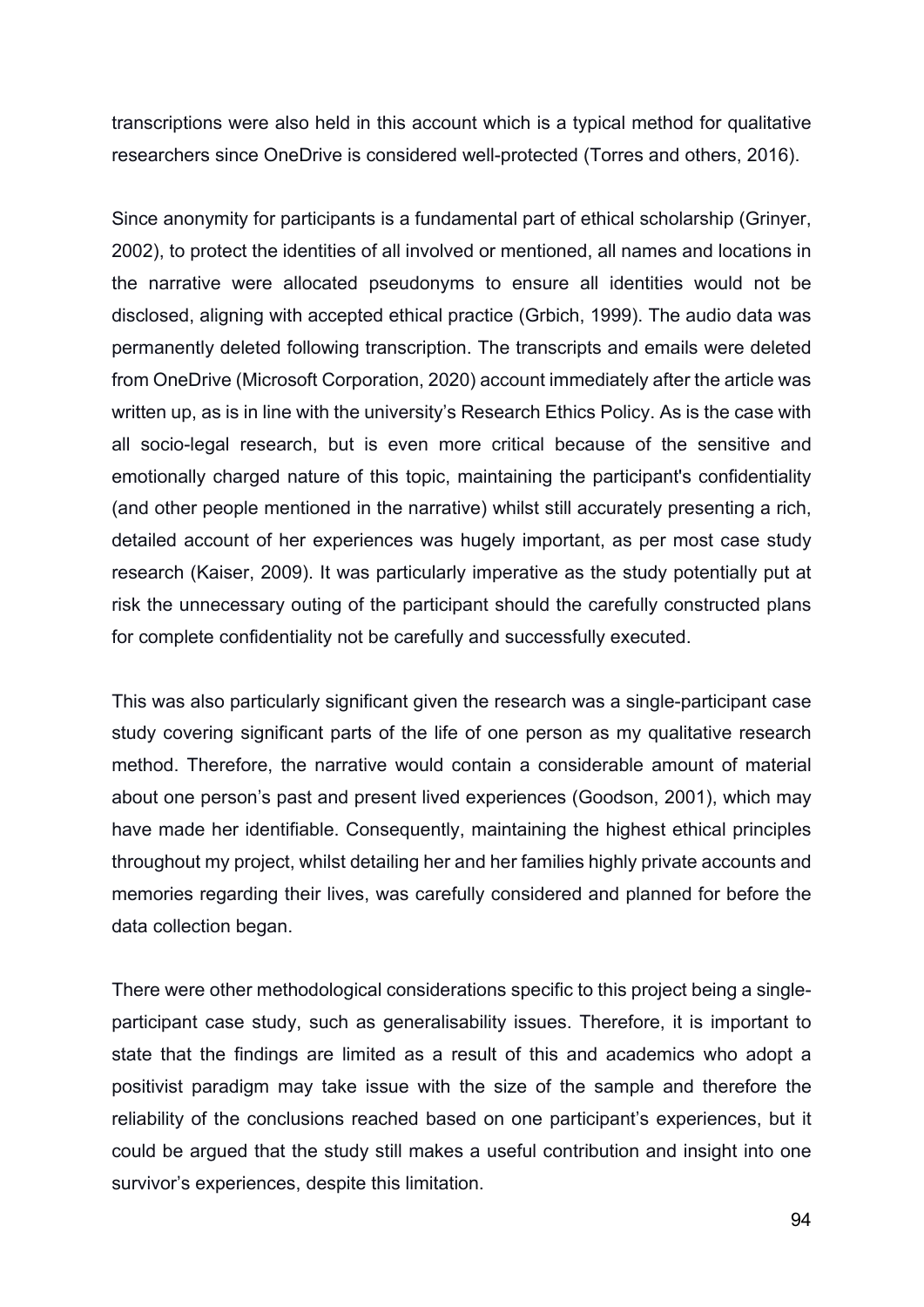The move towards a more grounded conversation when undertaking research that spans significant periods of an individual's life has been encouraged and a shift away from the more singular narrative of the initial life storytelling (Goodson and Gill, 2011). Furthermore, they reject a procedural approach to life history research but encourage a dialogic interchange and phased approach in interviews; it is discouraged by them to move away from a completely different 'life story' narration which stresses the agency of the teller instead. The interview enacted what Goodson (2003) referred to as a prefigurative practice – creating a microcosm of the encounter to make a pattern for relationships in an imagined ideal world. In this world, parts of what make up a life history exchange are present in the narrative encounter. Despite the distressing topic, it was an enjoyable process where there was even laughter at times and moments of light relief. There was a strong sense of what Goodson and Gill (2001) describe as a mutual exploration of meaning and selfhood. The interview was a one-to-one conversation, as is the most popularly employed approach for collecting data about a person's life history, and is often called a grounded conversation (Goodson, 2001), which began with the participant being asked a single brush question: 'Tell me your experiences with domestic abuse'. The participant was quite happy to take their cue from this question, and the conversation flowed effortlessly. It followed Goodson and Sikes (2001) approach since it was a relatively unstructured, informal, conversationtype encounter.

A phased approach was adopted for the analysis stage. When considering data management and deciding the best method for data analysis, there were multiple factors to consider. Firstly, due to the far-reaching method that was chosen, which spanned at least two decades of the participant's life, the data were always going to be significant in size. Furthermore, with it being a multi-faceted topic (regarding family life, employment, finances and the legal aspects) and rich in content with a requirement to stay in alignment with life history research, a way of analysing the data without losing critical parts of each of the mini-narratives shared was required (Goodson, 2001). Secondly, there was a possibility that information would be provided beyond the study's scope. This happened since the conversations resulted in a significant number of pages of words to manage and analyse. A way of refining what critical incidents should stay included was needed. When undertaking this kind of research into significant periods that span across a person's life, it is crucial to consider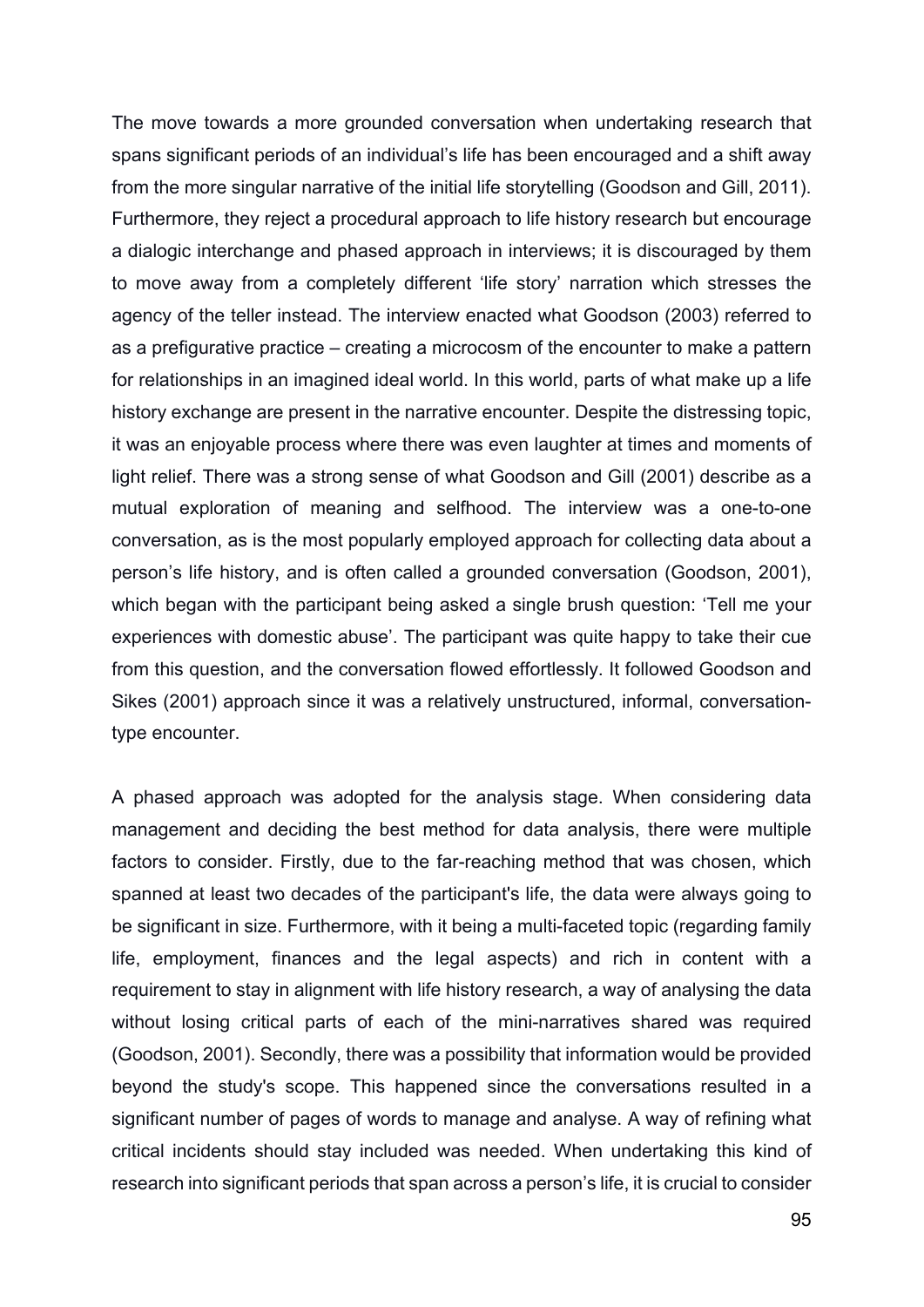time constraints and ensure the analysis approach was feasible within them (Goodson and Sikes, 2017). To address this concern, a small degree of editing was undertaken which entailed omitting parts of the narratives. This was to ensure that any data that were not linked to the research aims and objectives were not presented in the findings. This process is usual when considering presenting the data, according to Goodson and Sikes (2017).

To further address the above considerations, different qualitative data analysis approaches using computer software was considered. Feelings of reluctance towards this move were experienced, due to feeling like this was a highly emotive project. There was also concerns that using a digital strategy to ease the complex nature of the data management and analysis would mean part of the project's 'heart and soul' might be lost in the process. However, after careful consideration of the above factors, and after drawing on the scholarship of Bazeley (2006) who analysed various types of analysis software, including NU\*DIST, ATLAS, XSIGHT, Weft QDA, it was decided that computer-aided analysis software was the best option to use due to the following considerations. According to Bazeley (2009), the use of computer operating systems for qualitative analysis has no impact on the research process's condition; conversely, it merely helps with managing the data and helps show the study has high levels of rigour. Additionally, NVivo12 was chosen due to its availability, lack of financial cost, tuition through the university library staff, and finally due to accessibility since other software was not available. Furthermore, NVivo is also recognised for providing a more rigorous approach than other digital processes (Hoover & Koerber, 2011). I NVivo12 'cases' were created for each different period of the participant's life and domestic violence experience, and 'nodes' to identify the themes of 'enabling' and 'barrier' factors in protecting the victim's wellbeing during her domestic violence experiences and subsequent court proceedings and experiences as a victim. Other than these two codes, there were no other pre-planned items that were being explored, and the coding process was not built upon any particular theoretical framework.

The first step in the data analysis process was to utilise the framework matrices option within NVivo12. This simply meant a table could be instantly created, which summarised or condensed the data elements in a grid that had rows for each critical memory that was analysed from the participant. This meant that each cell within the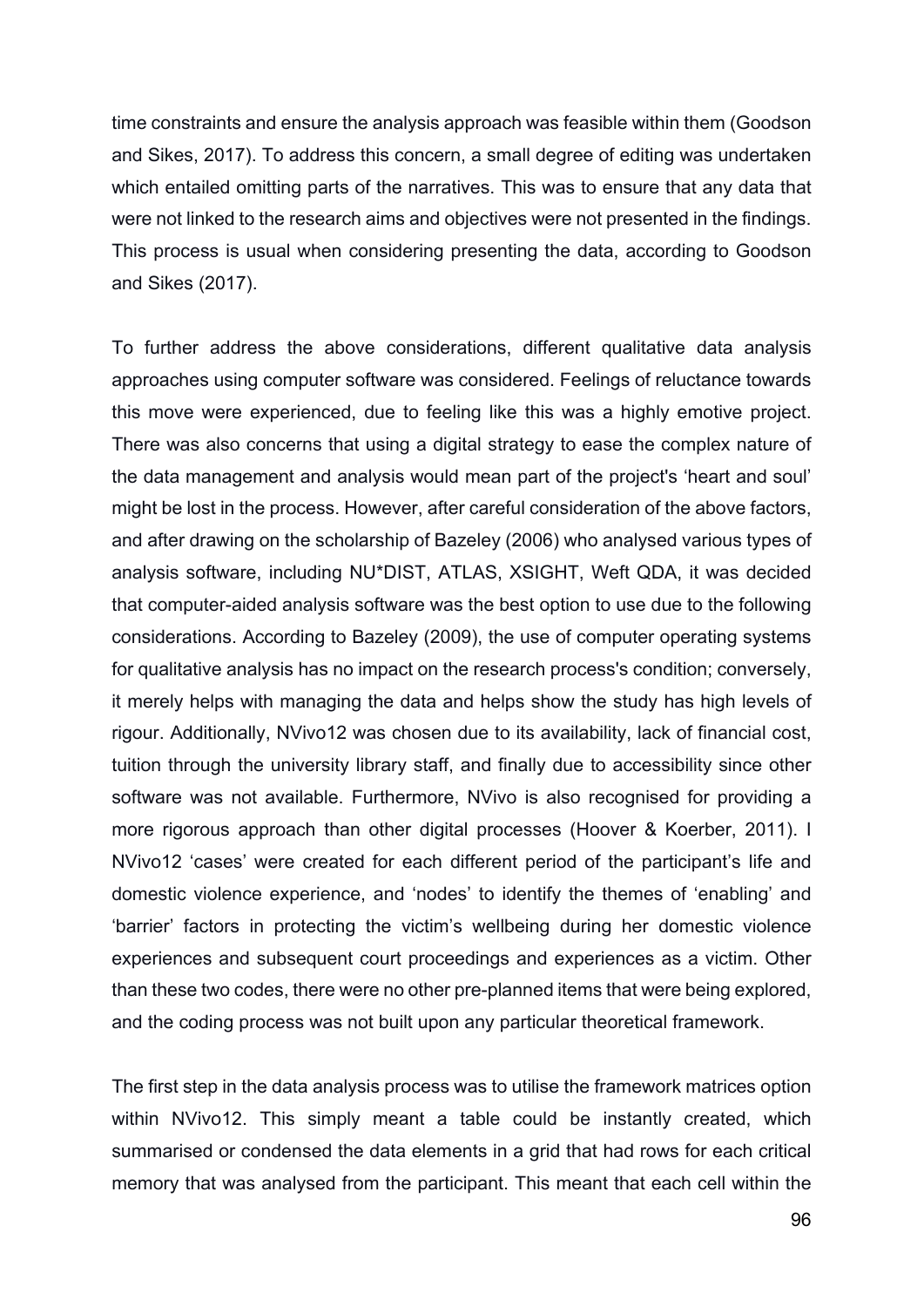grid represented that particular narrative's intersection and each of the two key items that were being looked for (barrier factors and enabling factors). Using the framework matrix grid, the option of quickly scanning down the columns to compare critical incidents/periods was utilised, and this meant exploring multiple factors at different stages of the participant's life could be undertaken. This meant the research questions could be investigated using the matrix framework by identifying the evidence of barriers or enabling factors in the columns whilst looking at the storyline of her life and the incidents chronologically in rows. The data were tabulated in this way to help identify patterns and themes. These could help draw up the conclusions and this was a really helpful part of the online research methods, through which appropriate discussion points could be identified for the original paper.

# **4. Reflections on one online research experience during the COVID19 pandemic**

### *4.1 Strengths*

In exploring the benefits and drawbacks of online research methodologies for sociolegal academic research exploring the lived experiences of domestic abuse victims, it is important to state that Microsoft Teams appeared to work very well for this highly sensitive research topic area. Neither the participant nor the researcher switched their cameras on for the interviews and this helped it feel relaxed and felt possibly like the participant felt like she was talking to herself when sharing her experiences because it was not face-to-face, and therefore she potentially opened up more as a result of fewer distractions. Johnson and others, (2019) highlighted the risk of missing out on vital visual cues from none face-to-face personal interactions when collecting data, but when considering the richness of the data provided, it did not feel like there were key things missing and key points could still get across. The process felt meaningful and engaging, despite the lack of face-to-face interaction. Mutual feelings of connection, trust, and professional and personal respect appeared to still be made, and the participant provided information-rich responses to any questions that were asked.

The lack of face-to-face interaction appeared to aid the process since perhaps some level of embarrassment or shame, that the participant did not need to feel anyway, did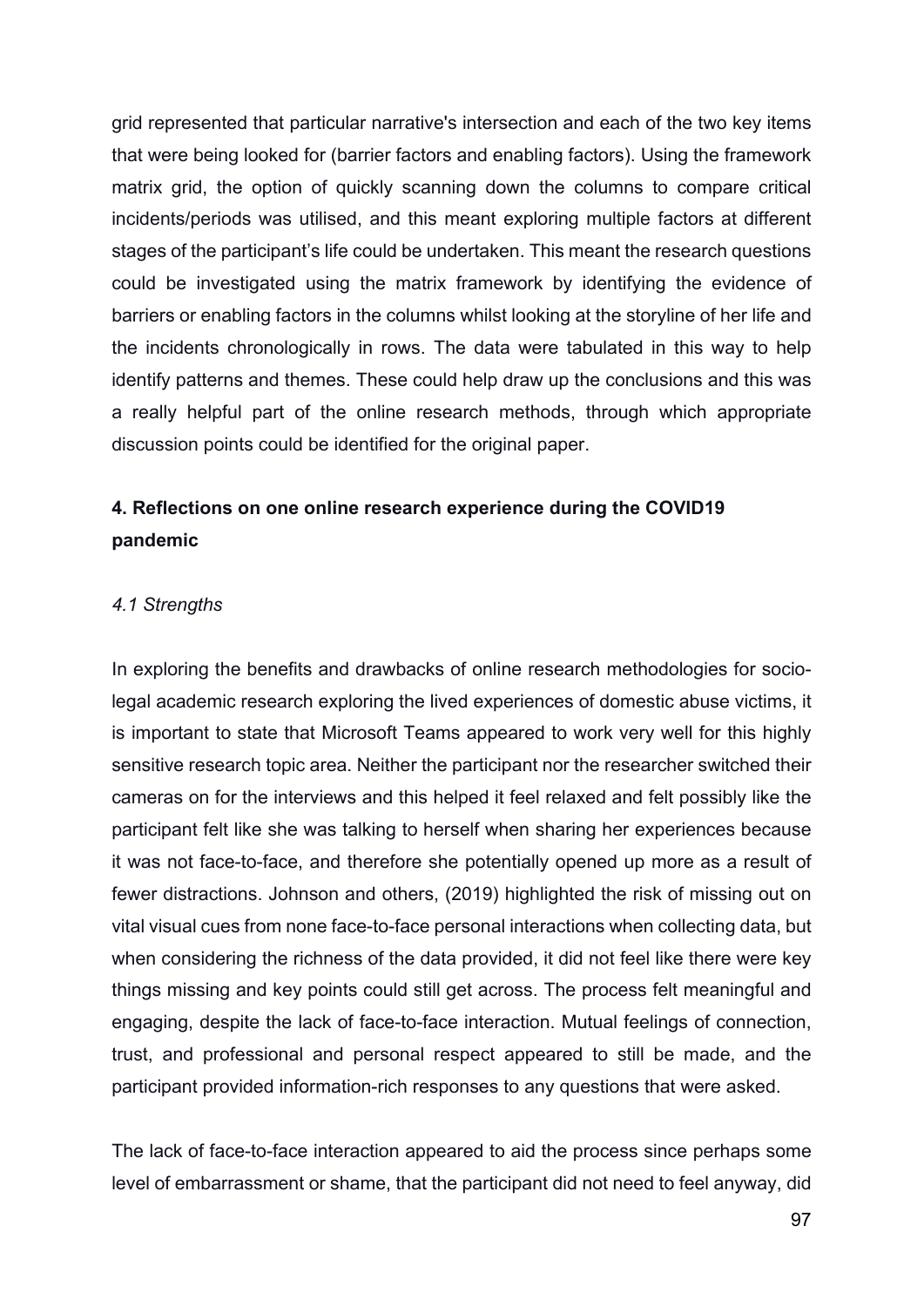not seem as intensified as perhaps it might have been in 'real-life'. The conversation and information shared were both richer and deeper than they had been expected to be. An online, camera-free two-hour-long conversation (with no breaks, despite this being offered) helped provide high-quality scholarly interviews and the confidentiality maintained through not having to physically appear at another person's workplace or home environment helped provide a safe space where significant life events that included private memories, cultural experiences, and problematic incidents, could be shared in secrecy. It still felt like an active exchange conversationally, and, despite Johnson and others (2019) research which suggest there can be a loss of intimacy, there did not appear to be any lack of understanding from not being able to observe nonverbal signals and the participant's verbal expressions were more than sufficient.

Secondly, some of the many positives of online-only research methods explored by other researchers were also judged as parallel strengths during this particular research project's process. These were discussed earlier in Granello and Wheaton's (2011) paper. The time saved from travel time felt like a strength of the methodological considerations. For example, due to there being no travel time, it meant the researcher could sit at the computer, with time to spare and refreshments to-hand and therefore in a much calmer mind-frame than that which may have come from travelling, finding a new location, requiring parking, and also the much-needed confidential and quiet space needed for research of such a sensitive topic and nature as this. Naturally, this led also to it being more cost-effective as no money was required for work car insurance, petrol, refreshments and other typical financial necessities.

Thirdly, there was potentially less risk to confidentiality being compromised via using an online-only method for data collection. Had the research been undertaken in person, the participant may have been spotted or questions from friends or colleagues or family members who saw the meet-up and may have asked her unwanted, probing questions. Additionally, had there been the conversation recorded via a voice recorder on the researcher's technological device (either iPad or laptop) and uploaded it onto the OneDrive account. By interviewing her via Microsoft Teams, the recording was automatically uploaded to the researchers OneDrive account and therefore was no physical file of it saved to any device, which there would have been had the data been collected in-person, which means there would be one less version of the recording to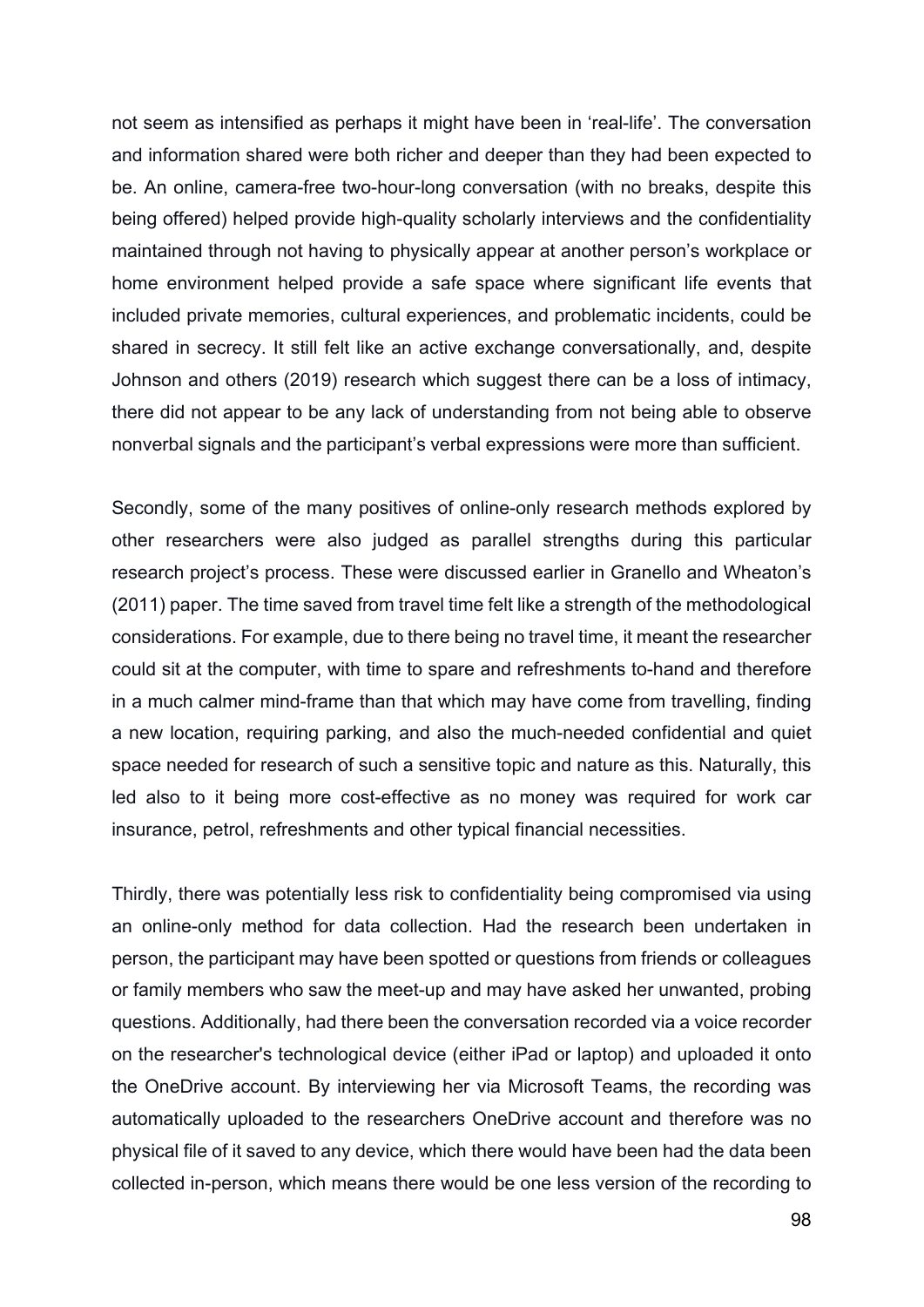protect. Despite it being a simple two-step approach to upload from a voice-recorder app to OneDrive, this online-only version meant it was one step less and therefore more efficient use of the researcher's time.

### *4.2 Limitations*

After the interview, careful reflections were made upon the fact that no contingency plans of any kind had been made beforehand. One example of the issue that perhaps should have been considered was the risk of technological issues, such as Wi-Fi connection issues, and no university IT colleagues were there for technological support should anything have gone wrong. The work of Greenspan and others (2021) draws on the usefulness of having other research colleagues present when hosting focus groups on an electronic programme, such as Zoom, to help with troubleshooting audio, visual and connection issues or providing participants with an alternative phone number if needed. Reflecting on this point, it may act usefully as a 'safety net', but it is also important to remember that this was a relatively simple, one-to-one interview between two professionals, where both parties were heavily experienced in online meetings and therefore it may have felt a bit unnecessary.

When also considering Greenspan and others (2021) research regarding distractions during the data collection stage, such as noises from outside each participant's room, screen freezes or audio issues such as the participant and researcher talking simultaneously due to time delays, this did not occur in this research. This may be due to both having strong Wi-fi connections due to both parties being in otherwise empty houses or the fact the interview was scheduled for the middle of the day. This may not have been possible at different times during the national lockdowns. One illustration of this would be if the participants had children at home when there were nationwide school closures (as in mid-March to June 2020 and then January to February 2021), where there would have been a significant risk of the children overhearing the participant sharing traumatic events and therefore not fair to proceed. There could have been contingency planning for this situation, such as the children being looked after elsewhere by other adult family members or friends, but may be complex to organise and unfair to ask participants. These are important practical points to consider when undertaking any kind of online research, but perhaps particularly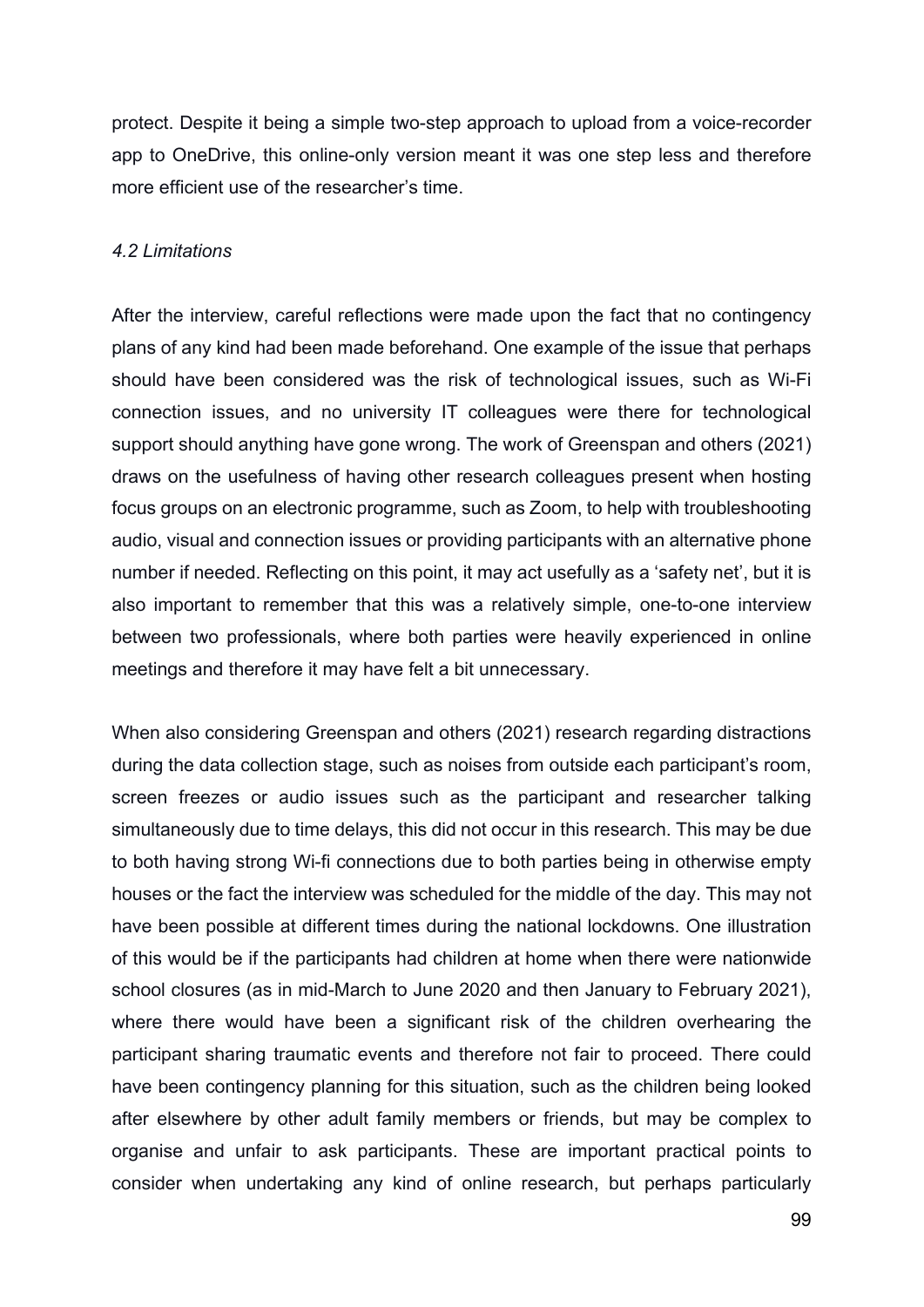important when researching sensitive topics where disruptions like noise or children nearby could have catastrophic effects on the process if it impacts the mood of the participant and their ability to reflect or make the process unsafe on others.

### **5. Conclusion**

It is important to acknowledge that this study lacked diversity, as two white middleclass, women who both had quick and easy access to their empty houses and computer devices obtained through professional, well-paid careers in education. It is unlikely that others from less privileged contexts may have had the same seamless experience that we shared and important to note this level of privilege, when it comes to access, in this paper. Furthermore, the sample size of one participant was small and there were no language barriers, accent barriers, or anything regarding language that may have made online verbal interviews a challenging experience. Both these aspects, therefore, undoubtedly helped make the process easier and the benefits may not be as strong if undertaking online interviews with participant sample sizes of more than one or when working with participants with stronger accents or language challenges. It is also important to acknowledge that many of the benefits of online interviews for domestic abuse research listed here may not be as useful, such as the benefit of the confidentiality it provided, if using Microsoft Teams or another online platform for a data collection tool for a group interview or focus group. This is a methodological consideration that could be reflected upon further after more research has been undertaken using online interviews as a chosen method for domestic abuse research.

In light of the lack of research about the usefulness of online interviews as a data collection method for when conducting legal research into domestic violence victims lived experiences, this paper helps make a small contribution to this research gap and shows the usefulness of online methods provided as a data collection tool in one particular socio-legal research project. This helps make a useful contribution towards the existing body of contemporary work exploring online research methods (Brown, 2020; Ganster and others, 2018; Johnson and others, 2019), all of which are useful for legal methodologies in a post-pandemic era. These reflections show that in many ways online research methods for socio-legal scholarship can be argued to be a better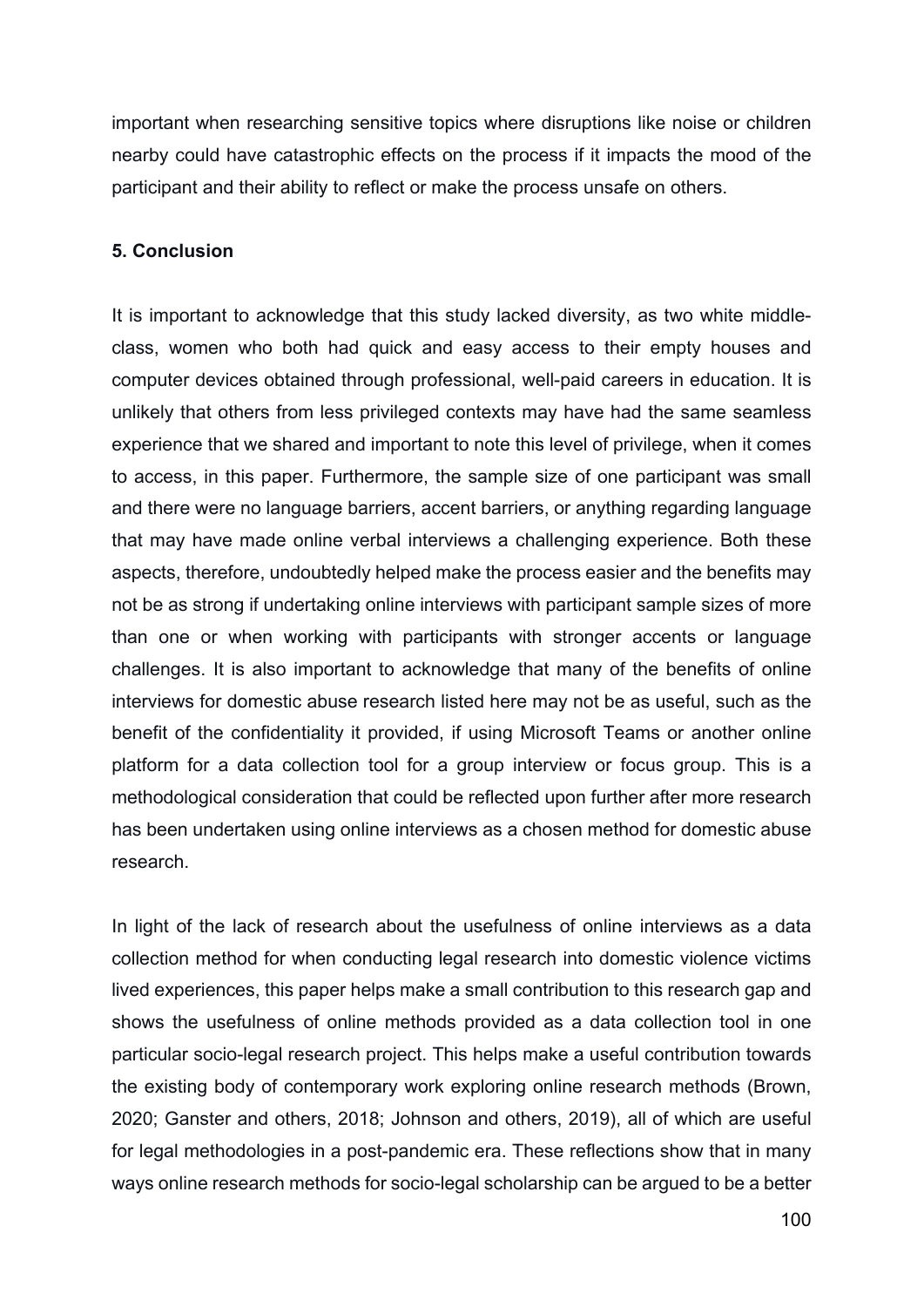method than the in-person alternative approach, particularly in areas where confidentiality and anonymity are paramount for the care and wellbeing of particularly vulnerable participants and victims of crime.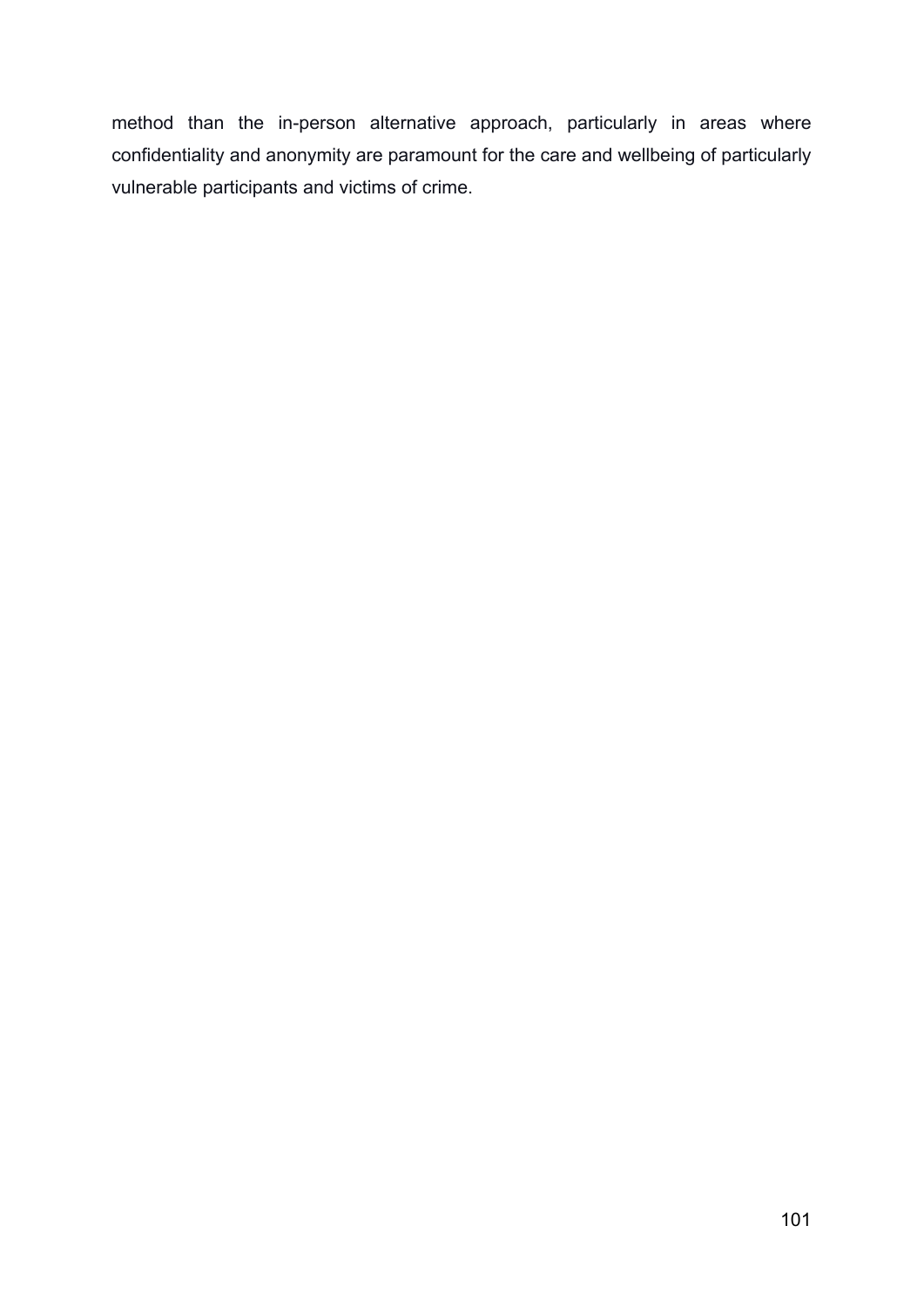## **Reference List**

Ammar, A., Trabelsi, K., Brach, M., Chtourou, H., Boukhris, O., Masmoudi, L., Bouaziz, B., Bentlage, E., How, D., Ahmed, M. and Mueller, P. 'Effects of home confinement on mental health and lifestyle behaviours during the COVID-19 outbreak: insights from the ECLB-COVID19 multicentre study'. (2021) 38(1) Biology of Sport. p.9.

Bazeley P, 'The contribution of computer software to integrating qualitative and quantitative data and analyses' (2006) 13 Research in the Schools

Bazeley P, 'Analysing qualitative data: More than 'identifying themes' (2006) 2 Malaysian Journal of Qualitative Research

BERA, 'Ethics and Guidance' (*Bera.ac.uk*, 2021) <https://www.bera.ac.uk/resources/all-publications/resources-for-researchers> accessed 1 June 2021

Bernard H, *Research Methods in Anthropology* (AltaMira Press 2002)

Bhavsar, V., Kirkpatrick, K., Calcia, M., & Howard, L. M., 'Lockdown, Domestic Abuse Perpetration, And Mental Health Care: Gaps in Training, Research, And Policy' (2021) 8 The Lancet Psychiatry

Bender A, 'Ethics, Methods, And Measures in Intimate Partner Violence Research: The Current State Of The Field' (2016) 23 Violence Against Women

B. Brown, 'Notes on running an online academic conference or how we got zoombombed and lived to tell the tale' (2020) 27 Interactions, pp. 16–21.

Carrillo D, 'Police Culture and Gender: An Evaluation of Police Officers' Practices and Responses to Domestic Abuse' (2021) 8 Journal of Global Faultlines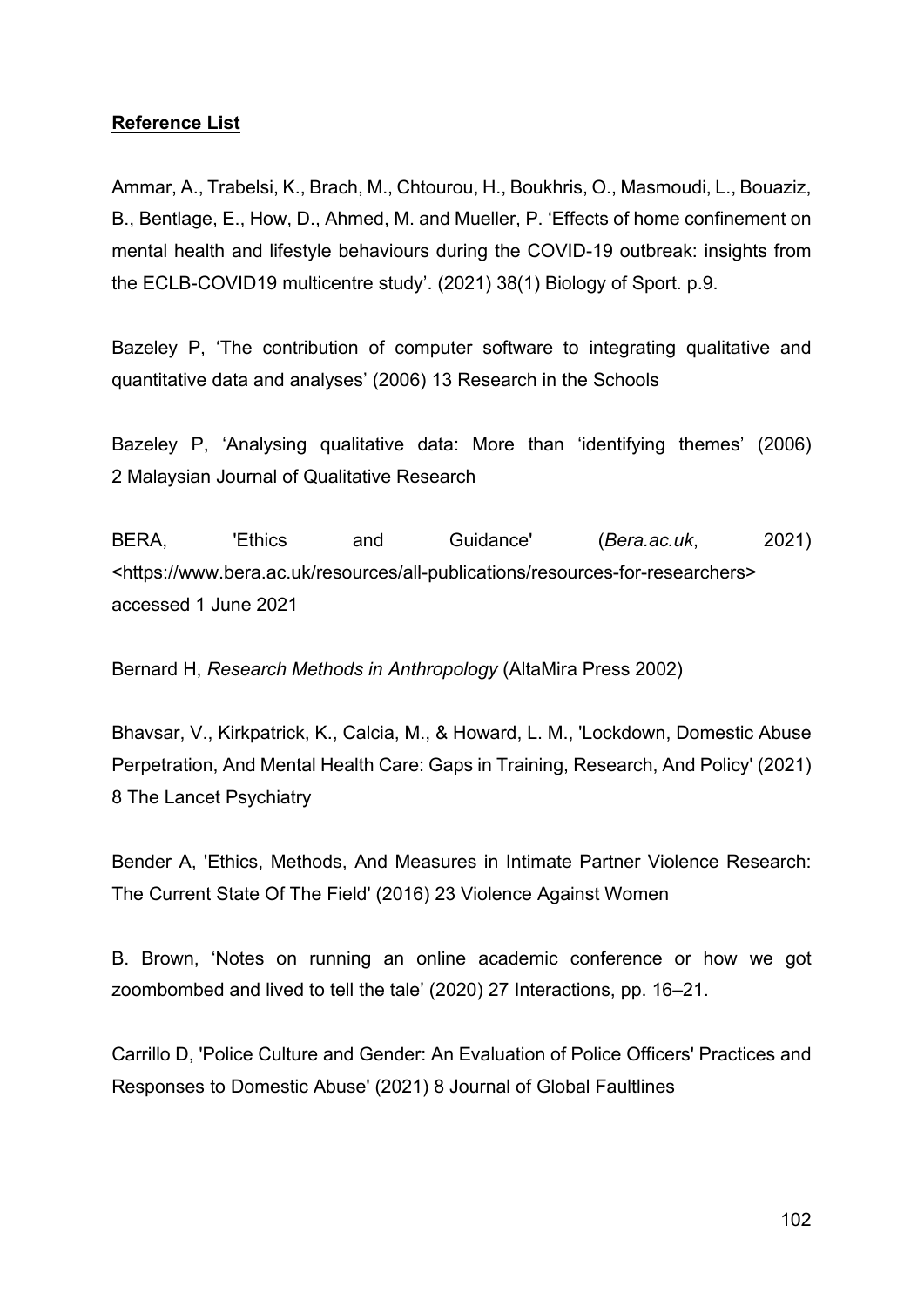Chetty M, A Brush, B Meyers, P Johns, 'It's not easy being green: understanding home computer power management' in Proceedings of the 27<sup>th</sup> ACM Conference on Human Factors in Computing Systems (2009)

CRiVA and GLAD, 'Cyberflashing: What Should We Do About It?' (Online Webinar Series, March 24, 2021)

Denzin N, and Lincoln Y, The SAGE Handbook of Qualitative Research (Sage Publications 2005)

Durrheim, K., Research design (2006). 2, Research in practice: Applied methods for the social sciences, pp.33-59.

Downes J, Kelly L, and Westmarland N. 'Ethics in Violence and Abuse Research - A Positive Empowerment Approach' (2014) 19 Sociological Research Online

Ellsberg M, and Heise L, 'Bearing Witness: Ethics In Domestic Violence Research' (2002) 359 The Lancet

Ganster, D. C., Rosen, C. C., & Fisher, G. G. 'Long working hours and well-being: What we know, what we do not know, and what we need to know'. (2018). 33 (1). Journal of Business and Psychology, 25–39.

González-Sanguino, C., Ausín, B., Castellanos, M.Á., Saiz, J., López-Gómez, A., Ugidos, C. and Muñoz, M. 'Mental health consequences during the initial stage of the 2020 Coronavirus pandemic (COVID-19) in Spain'. (2020). 87 Brain, behaviour, and immunity, pp.172-176.

Dunn, P. Matching service delivery to need, in S Walklate (ed) Handbook of Victims and Victimology (2007). Abingdon: Routledge, 255–281

Goodson, I. Professional knowledge, professional lives. (2003) London: McGraw-Hill Education (UK).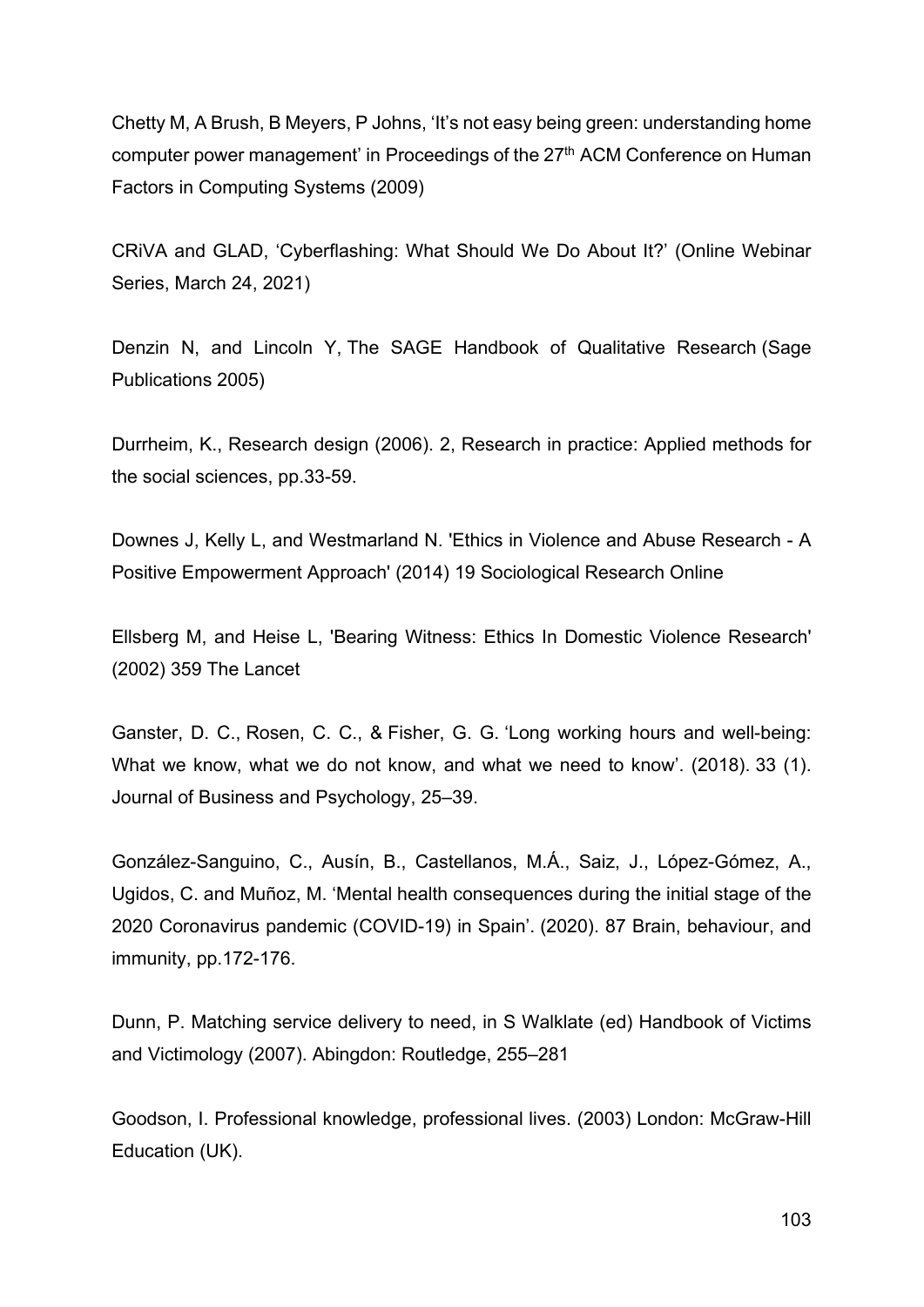Goodson, I. F. and Gill, S. R. The Narrative Turn in Social Research. (2011). Narrative Pedagogy: Life History and Learning, 386, pp. 17–33.

Goodson I, and Sikes P, Life History Research in Educational Settings (Open University Press 2001)

Goodson, I., Antikainen, A., Sikes, P., & Andrews, M. (Eds.). The Routledge International Handbook on Narrative and Life History. (Taylor & Francis 2016).

Guarte, J. M, and Barrios, E. B. 'Estimation under purposive sampling' (2006) 35(2). Communications in Statistics-Simulation and Computation. P.p. 277-284.

Granello D, and Wheaton J, 'Online Data Collection: Strategies for Research' (2004) 82 Journal of Counselling & Development.

Greenspan, S. B., Gordon, K. L., Whitcomb, S. A., & Lauterbach, A. A. 'Use of Video Conferencing to Facilitate Focus Groups for Qualitative Data Collection' (2021) 5 American Journal of Qualitative Research

Grinyer, A. 'The anonymity of research participants: assumptions, ethics and practicalities'. (2002) 36 (1) Social research update, p.4.

Grbich C. Qualitative Research in Health. (Sage 2001).

Henderson, D., Woodcock, H., Mehta, J., Khan, N., Shivji, V., Richardson, C., & Burns, A. 'Keep calm and carry-on learning: using Microsoft teams to deliver a medical education programme during the COVID-19 pandemic'. (2020). 7(3) Future Healthcare Journal.

Hewson, C, and Stewart, D, 'Internet Research Methods' (2016). In: Brandimarte, Paolo; Davidian, Marie; Everitt, Brian; Molenberghs, Geert; Piegorsch, Walter and Ruggeri, Fabrizio eds. Wiley StatsRef: Statistics Reference Online. Wiley, pp. 1–6.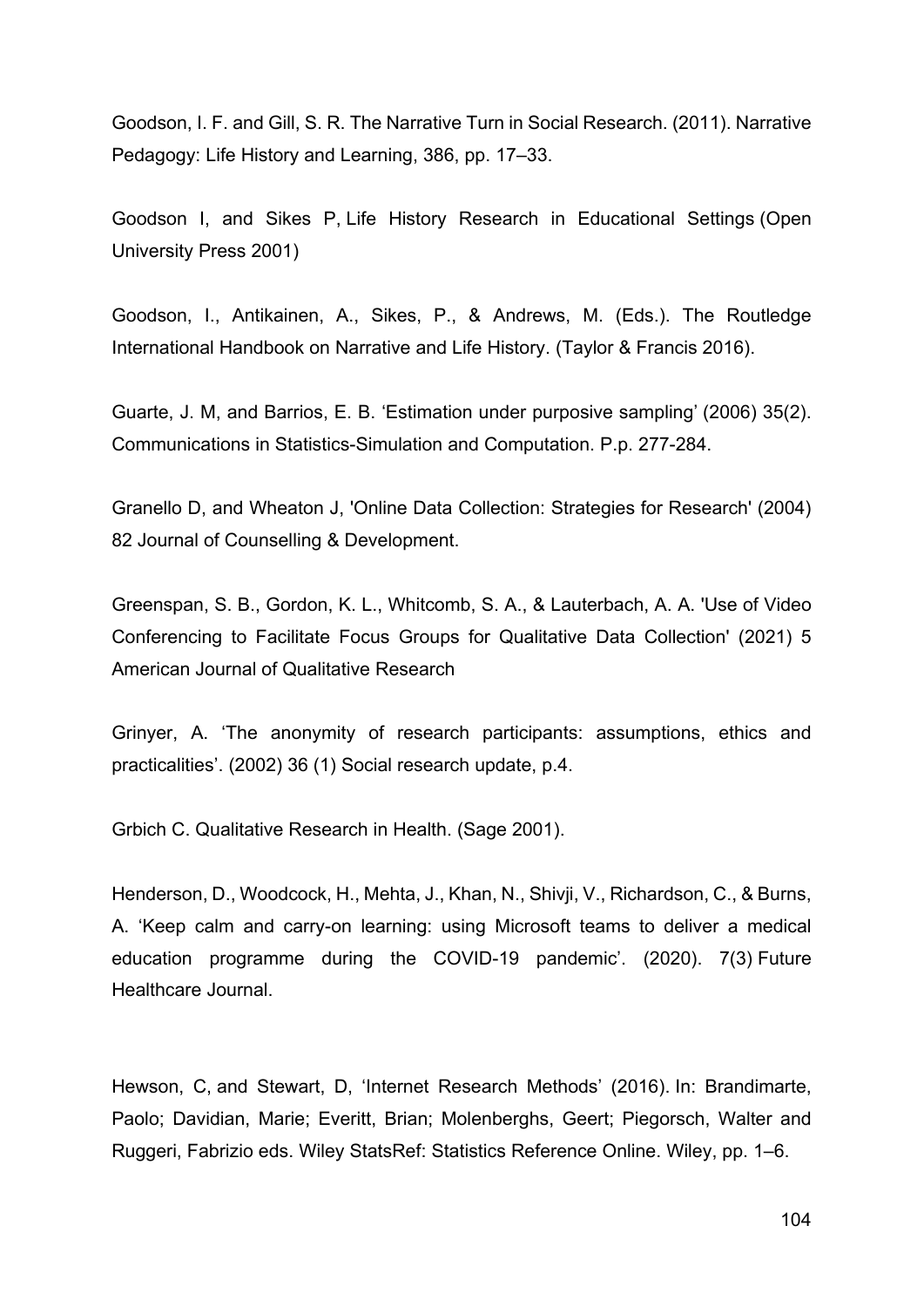Heywood I, Sammut D, and Bradbury-Jones C, 'A Qualitative Exploration Of 'Thrivership' Among Women Who Have Experienced Domestic Violence and Abuse: Development Of A New Model' (2019) 19 BMC Women's Health

Hoffmann E, 'Open-Ended Interviews, Power, And Emotional Labor' (2007) 36 Journal of Contemporary Ethnography

Mawby, 1998, "Victims' Perceptions of Police 'Services' in East and West Europe." In: V. Ruggiero, N. South and I. Taylor (eds.), European Criminology: Crime and Social Order in Europe. London, UK: Routledge.

R Hoover and L Koerber. 'Using NVivo to Answer the Challenges of Qualitative Research in Professional Communication: Benefits and Best Practices' (2011) 54 (1). IEEE Transactions on Professional Communication.

Jain M, Mohanty C, and Radhakrishnan R, 'Re-Exploring the Online Surveys: Research Tools in COVID Times' (2020) 36 Journal of Anaesthesiology Clinical Pharmacology

Johnson, D. Scheitle, C., Ecklund. E. 'Beyond the In-Person Interview? How Interview Quality Varies Across In-person, Telephone and Skype Interviews'. (2019) Social Science Computer Review.

Kaiser, K. 'Protecting respondent confidentiality in qualitative research'. (2009) 19 (1) Qualitative Health Research. Pp.1632-1641.

Kelsen H, General Theory of Norms (Oxford Scholarship Online 1991)

Kite J, and Phongsavan P. 'Insights or Conducting Real-Time Focus Groups Online Using A Web Conferencing Service' (2017) 6 F1000Research

Kligler-Vilenchik, N, Stoltenberg, D, de Vries Kedem, M., Gur-Ze'ev, H., Waldherr, A, & Pfetsch, B. 'Tweeting In The Time Of Coronavirus: How Social Media Use And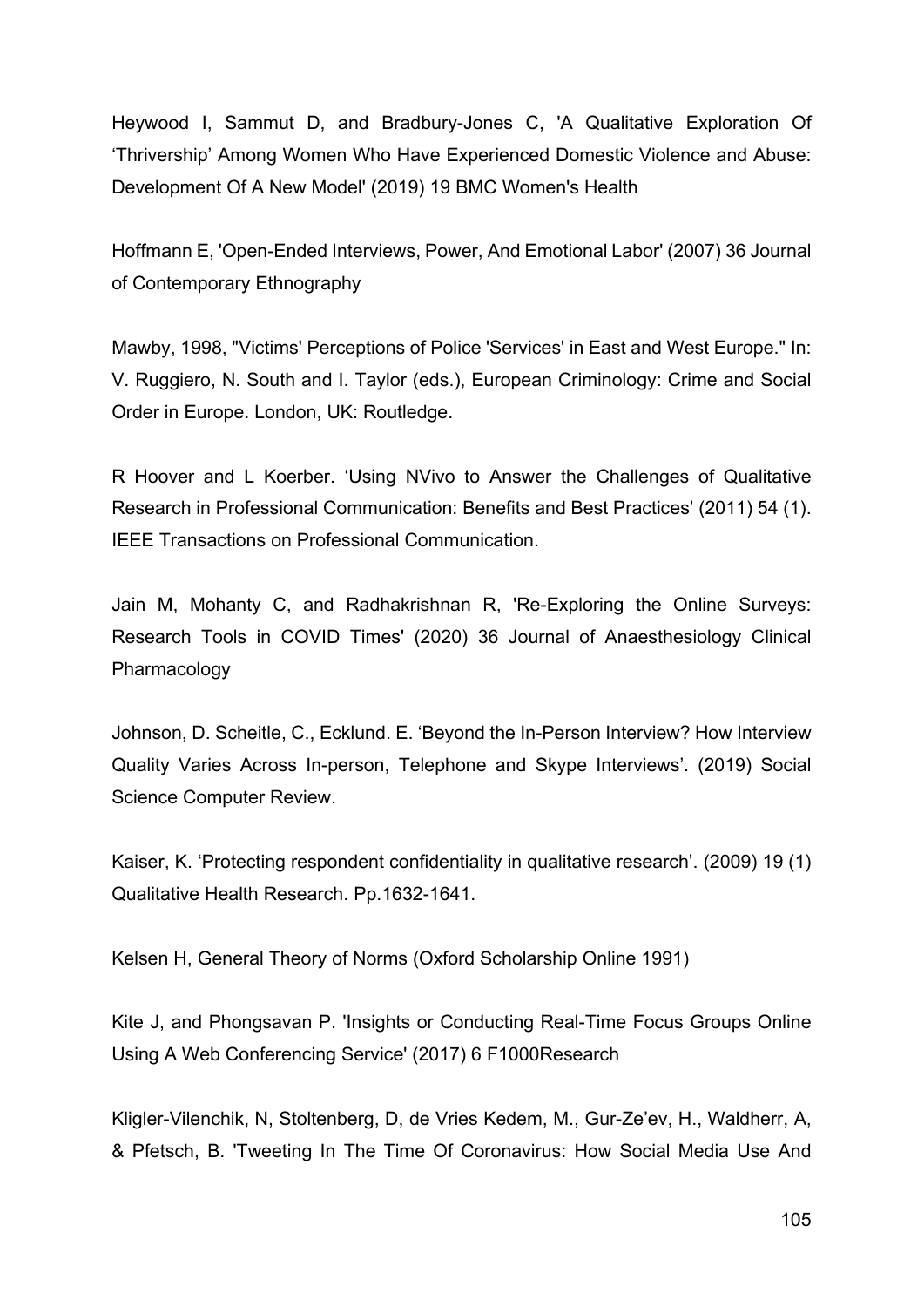Academic Research Evolve During Times Of Global Uncertainty' (2020). 6 Social Media + Society

Kumar A, 'COVID-19 And Domestic Violence: A Possible Public Health Crisis' (2020) 22 Journal of Health Management.

Kumari, S., Ranjan, P. and Singh, M. 'Digital devices; a boon or bane: Ocular and musculoskeletal manifestations during lockdown in COVID-19 pandemic among general population of North India'. 2021. 14 (1) Indian Journal of Health Sciences and Biomedical Research (KLEU). p.124.

Lazar J, Feng J, and Hochheiser H. Research Methods In Human-Computer Interaction (2nd edn, Morgan Kaufmann 2017)

Ling, C., Balcı, U., Blackburn, J. and Stringhini, G. A first look at zoombombing (2020) *arXiv preprint arXiv:2009.03822*

Microsoft Corporation (2021) *OneDrive for Office 365* [Software]. Available from: [<https://www.microsoft.com/en-gb/microsoft-365/onedrive/online-cloud-storage>](https://www.microsoft.com/en-gb/microsoft-365/onedrive/online-cloud-storage) [Accessed 21 February 2021].

Morreale S, Thorpe J, and Westwick J, 'Online Teaching: Challenge Or Opportunity For Communication Education Scholars?' (2020) 70 Communication Education

Pidd, H. and Dodd, V. 2020. *UK police use drones and roadblocks to enforce lockdown*. [online] the Guardian. Available at: <https://www.theguardian.com/world/2020/mar/26/uk-police-use-drones-androadblocks-to-enforce-lockdown> [Accessed 27 May 2021].

Palinkas, L. A., Horwitz, S. M., Green, C. A., Wisdom, J. P., Duan, N., & Hoagwood, K. 'Purposeful Sampling For Qualitative Data Collection And Analysis In Mixed Method Implementation Research' (2013) 42 Administration and Policy in Mental Health and Mental Health Services Research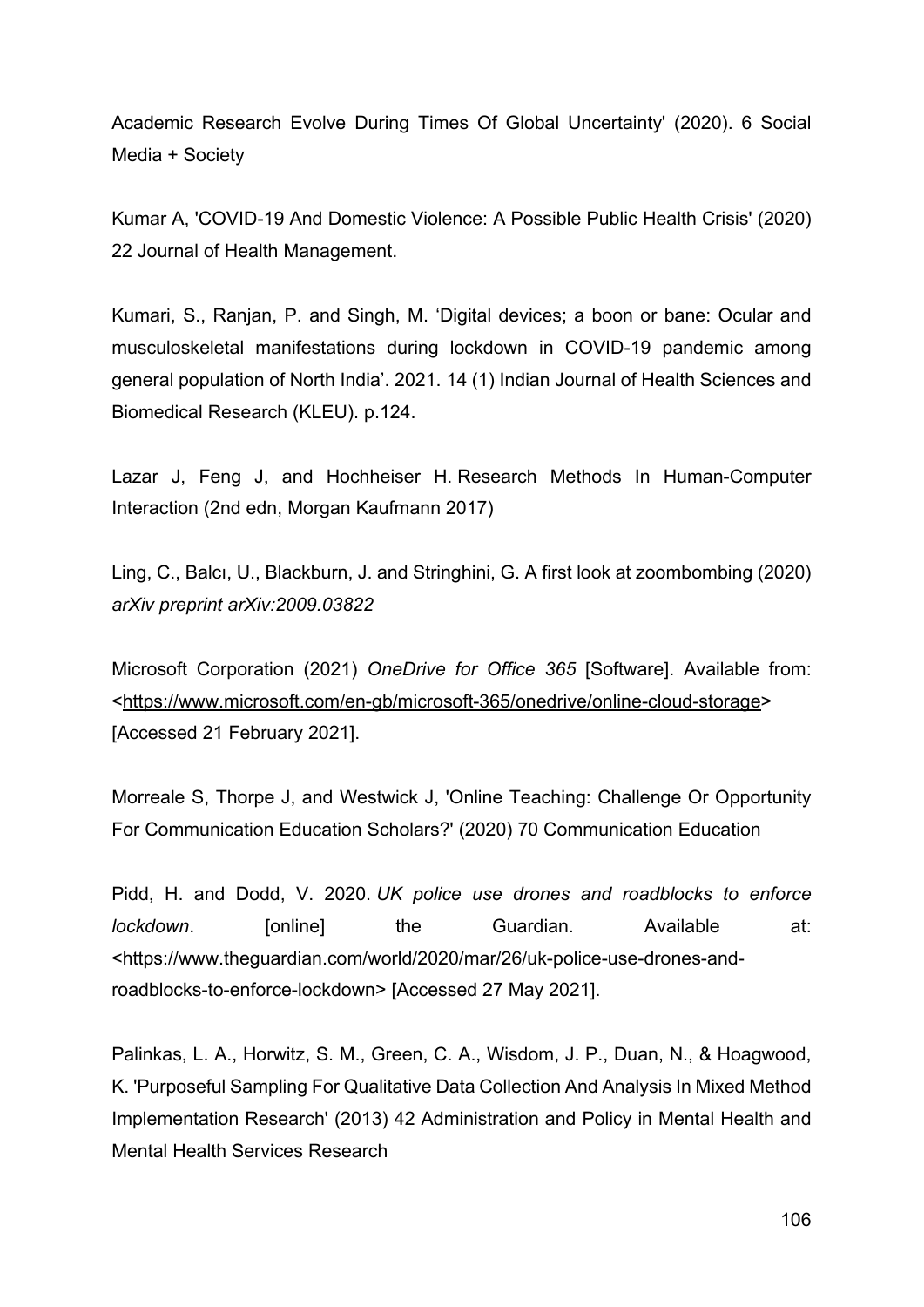Palinkas, L. A., Horwitz, S. M., Green, C. A., Wisdom, J. P., Duan, N., & Hoagwood, K. (2015). Purposeful sampling for qualitative data collection and analysis in mixed method implementation research. Administration and policy in mental health and mental health services research, 42(5), 533-544.

Patton M, *Qualitative Research & Evaluation Methods* (SAGE 2015)

Policing Domestic Abuse Research Network, 'Policing Domestic Abuse Research Network Launch" (CRiVA Webinar Series March 22, 2021)

Pugh, J. 'The United Kingdom's Coronavirus Act, deprivations of liberty, and the right to liberty and security of the person' (2020). 7(1) *Journal of Law and the Biosciences*, *7*(1), p.lsaa011.

Rainie, L., Kiesler, S., Kang, R., Madden, M., Duggan, M., Brown, S. and Dabbish, L., 2013. 'Anonymity, privacy, and security online' (2013). 5 Pew Research Centre

Schleyer TKL, Forrest JL. Methods for the design and administration of web-based surveys. (2000). J Am Med Informatics Assoc.

Shariat, A., Ghannadi, S., Anastasio, A., Rostad, M. and Cleland, J.A. 'Novel stretching and strength-building exercise recommendations for computer-based workers during the COVID-19 quarantine'. (2020) *Work*, (Preprint), pp.1-11.

Sikes, P. and Hall, M. 'Too close for comfort?: ethical considerations around safeguarding the emotional and mental wellbeing of researchers using auto/biographical approaches to investigate 'sensitive' topics'. (2020) 43(2). International Journal of Research & Method in Education. Pp.163-172.

Spradley, J., 1979. [online] Faculty.washington.edu. Available at: <http://faculty.washington.edu/stevehar/Spradley.pdf> [Accessed 1 June 2021].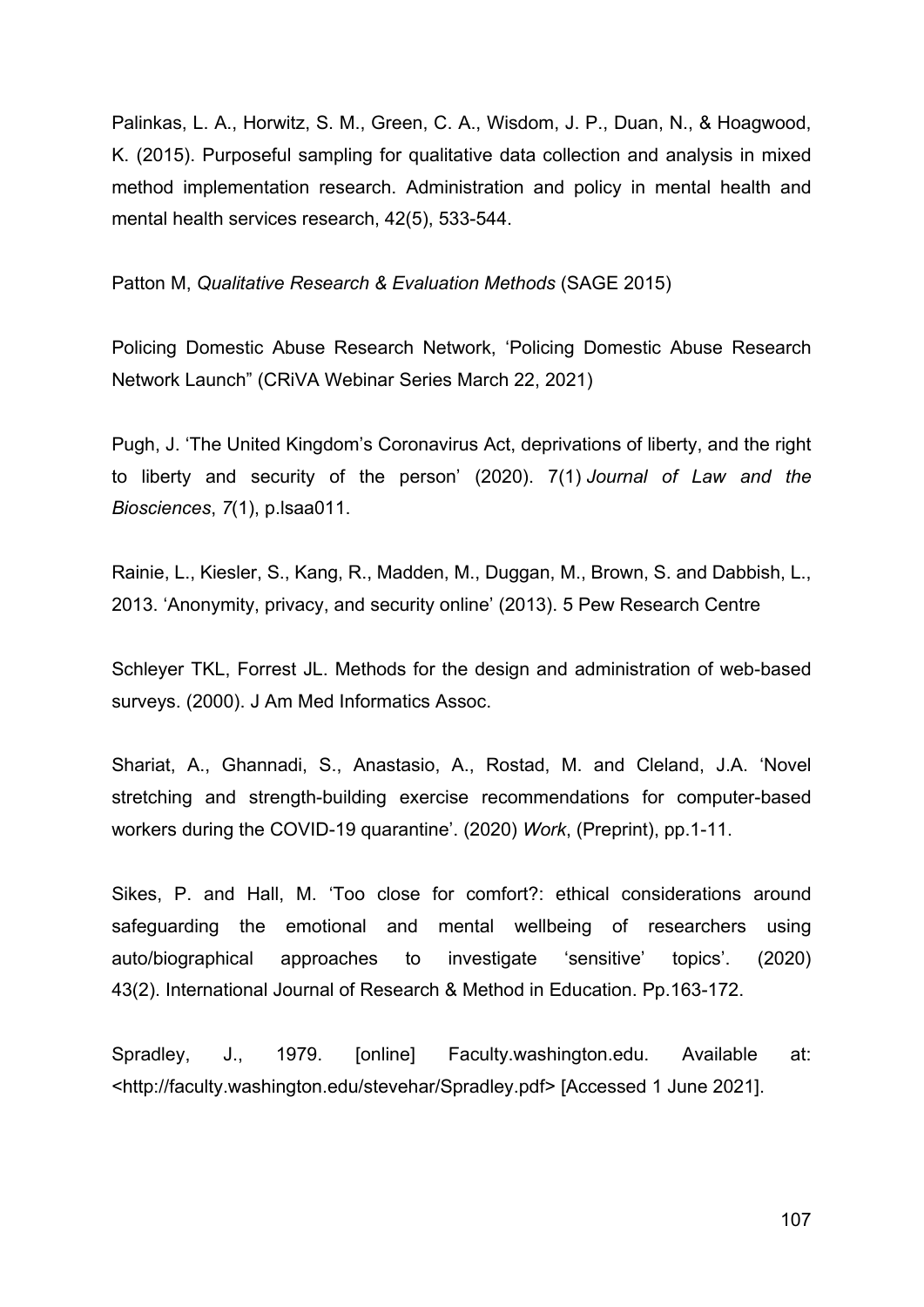Torres, E., Callou, G., Alves, G., Accioly, J. and Gustavo, H. 'Storage services in private clouds: Analysis, performance and availability modeling'. In: *2016 IEEE International Conference on Systems, Man, and Cybernetics (SMC)*.

Tuttas C, 'Lessons Learned Using Web Conference Technology For Online Focus Group Interviews' (2014) 25 Qualitative Health Research

United Nations, 'A Crisis Within A Crisis; When A Pandemic Creates Violence | United Nations Development Programme' (*United Nations Development Programme*, 2021) <https://www.undp.org/blogs/crisis-within-crisis-when-pandemic-creates-violence> accessed 1 June 2021

Westmarland N, Burrell S and Panteloudakis I, "'Living a Life by Permission': The Experiences of Male Victims of Domestic Abuse during Covid-19" (CRiVA Webinar Series February 9, 2021)

Wigginton, N. S., Cunningham, R. M., Katz, R. H., Lidstrom, M. E., Moler, K. A., Wirtz, D., & Zuber, M. T. 'Moving academic research forward during COVID-19'. (2020) *Science*, *368*(6496), 1190-1192.

Wilsem, J.V.'Hacking and harassment—Do they have something in common? Comparing risk factors for online victimization'. (2013) 29 (4) Journal of Contemporary Criminal Justice. Pp.437-453

World Health Organization. (2001). Putting women first: ethical and safety recommendations for research on domestic violence against women (No. WHO/FCH/GWH/01.1). World Health Organization.

Zheng, F., Khan, N.A. and Hussain, S., 'The COVID 19 pandemic and digital higher education: Exploring the impact of proactive personality on social capital through internet self-efficacy and online interaction quality'. (2020) Children and Youth Services Review, 119, p.105694.